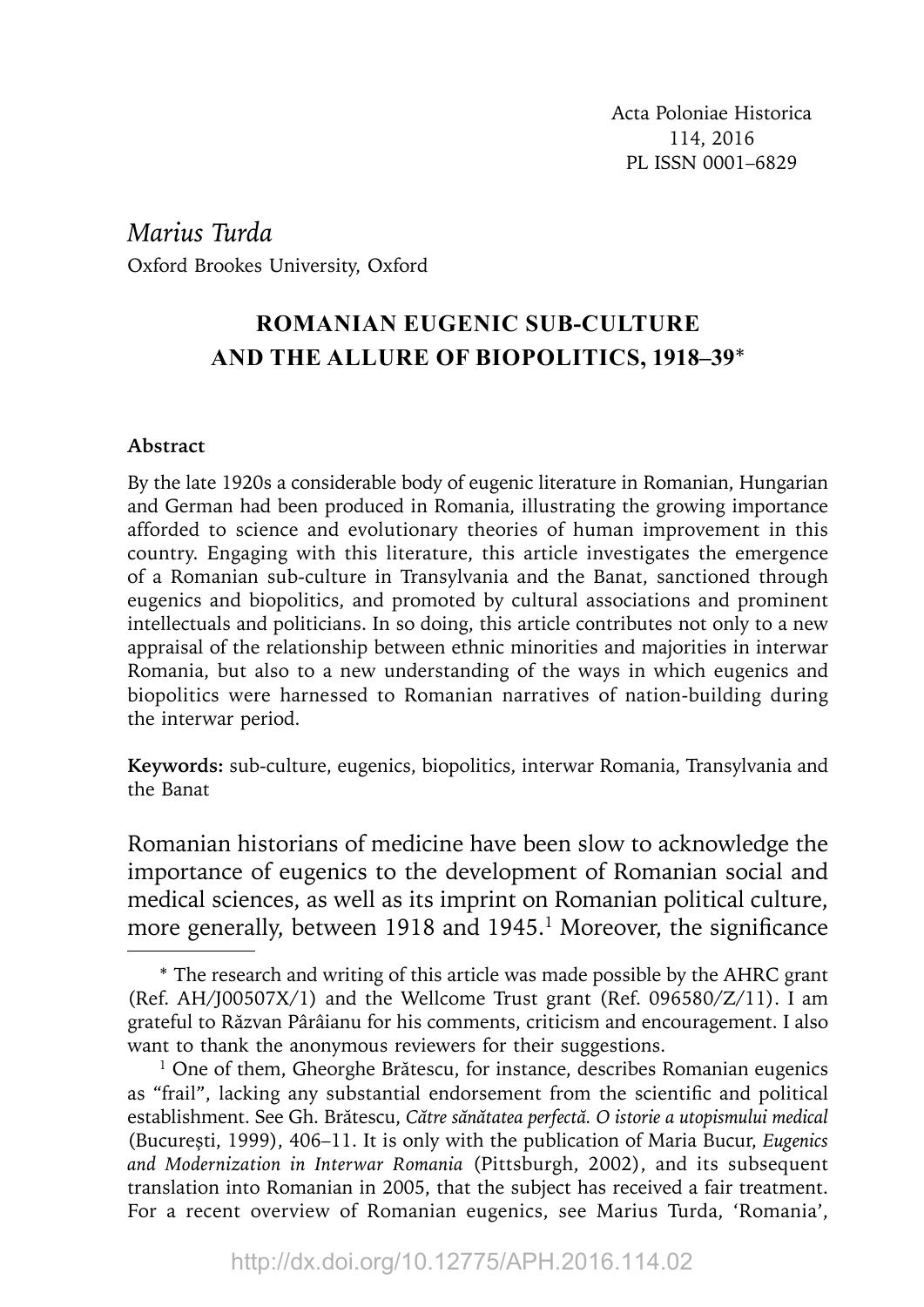of other eugenic movements than the Romanian one is only now getting the recognition it deserves.2 Much empirical work remains to be done on the broader implications, impact and effectiveness of eugenic ideas outside the national capital, Bucharest, during the interwar period, for instance.<sup>3</sup> In practical terms, this means exploring the country's specific regional contexts, its multi-ethnic environments, and local contingencies within which eugenic ideas and practices were developed during this period. Moreover, such historical inquiry requires that consideration should also be given to the role of various cultural associations and journals that took a lead in promoting eugenics as well as to the public responsibility of eugenicists who assumed political offices or university positions, thus influencing several generations of students and, in effect, changing the scientific discourse about the nation in interwar Romania.

These features lend to the history of eugenics and biopolitics in interwar Romania a certain conceptual difficulty. The interwar period reflects the overlapping and tangled relations between Romania's ethnic communities, not only in terms of shared cultural and political history, but also in terms of common eugenic predicaments. In its own way, each ethnic group voiced similar concerns about biological decline, and the need for demographic growth and racial renewal. Tellingly, they all enthusiastically embraced eugenics as a protective strategy meant to safeguard the future of the nation, and, to some extent, shared a common foundation. However, following the incorporation of Transylvania<sup>4</sup> and the Banat into Romania after the First World War, local Hungarian and German eugenic movements were reconfigured<sup>5</sup>; this time, however, as minority eugenic sub-cultures,

in *idem* (ed.), *The History of Eugenics in East-Central Europe, 1900–1945: Sources and Commentaries* (London, 2015), 271–361.

<sup>2</sup> See Tudor Georgescu, *The Eugenic Fortress: The Transylvanian Saxon Experiment in Interwar Romania* (Budapest, 2016).

<sup>&</sup>lt;sup>3</sup> Fortunately, Cluj, Transylvania's main city, has not been ignored. See Zsuzsa Bokor, *Testtörténetek. A nemzet és a nemi betegségek medikalizálása a két világháború közötti Kolozsváron* (Kolozsvár, 2013).

<sup>4</sup> For the sake of brevity, I will hereafter use the term 'Transylvania' to refer not only to Transylvania proper, but also to Maramureș and Crișana. 5 Hungarian and German eugenic movements were well established before

<sup>1918,</sup> whilst the Romanian one only became institutionalised during the 1920s. For Hungarian eugenics before 1918, see Marius Turda, *Eugenics and Nation in Early 20th Century Hungary* (Basingstoke, 2014).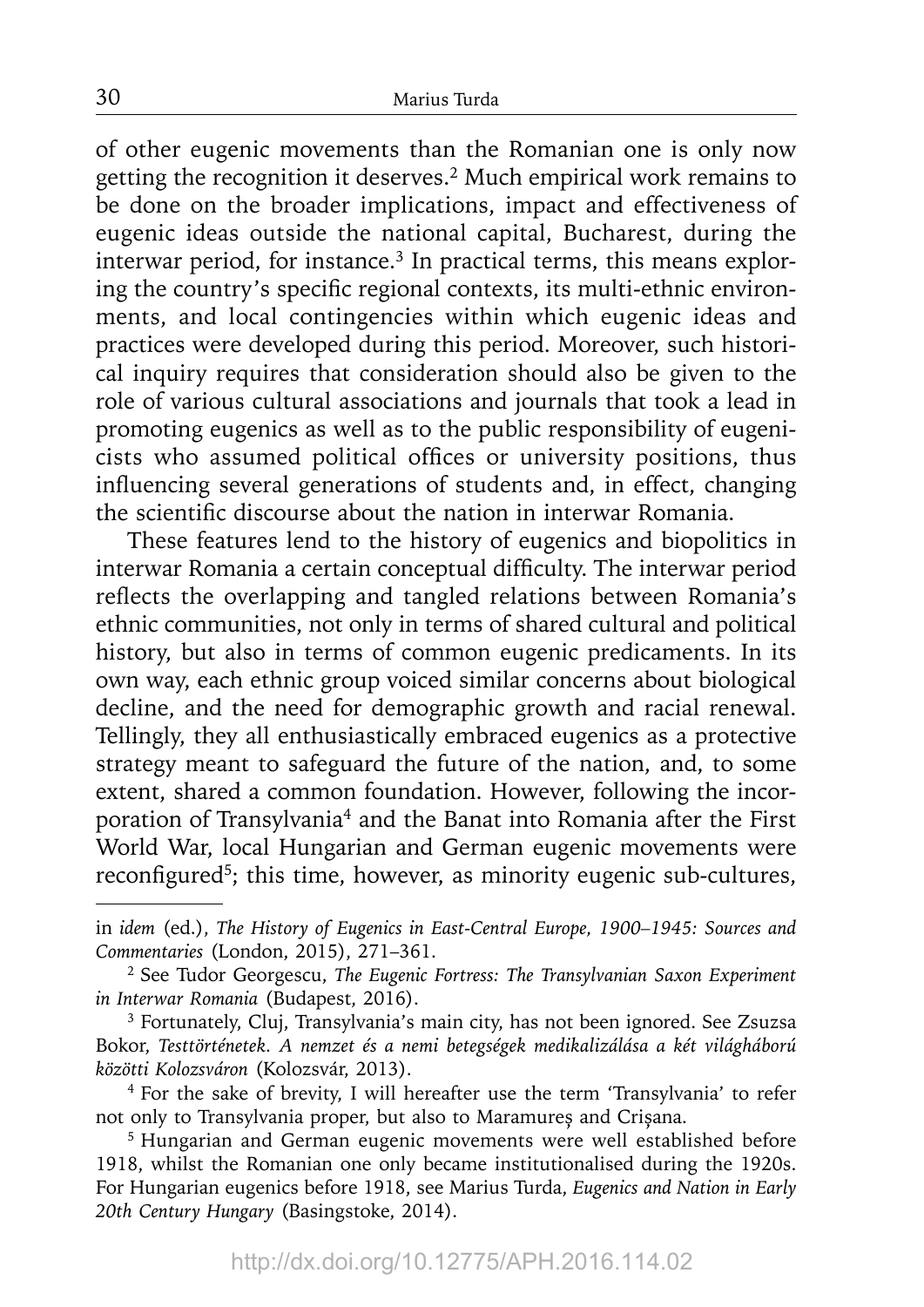developing defensive strategies to protect these ethnic communities from an increasingly assertive Romanian eugenic movement.

By the time it was adopted by educated Romanians in Transylvania and the Banat, during the early 1920s, eugenics was fit to serve their regional nationalist purposes.<sup>6</sup> The relationship between eugenics and nationalism was symbiotic in that they shared the same interest in the future of the Romanian nation. For instance, Transylvania and the Banat were to become Romanian; this notion Romanian eugenicists held in firm belief. In many ways they proposed a new vision of the Romanian national community. In practical terms, moreover, their ambition encountered major obstacles, not least demographic. During the interwar period, the Romanians were the largest ethnic group in the country, but they did not constitute the majority in every city and village in Transylvania and the Banat; indeed there were regions, such as the Székelyföld, where there were only few Romanians villages. Moreover, urban elites in Transylvania and the Banat were predominantly Hungarian, German and Jewish. Furthermore, there were areas, particularly in the Banat, in which the Romanian population was in decline, giving a renewed impetus to a more generalised sentiment of demographic imbalance in the region.<sup>7</sup> That the Hungarian and German elites in interwar Romania fought against political centralization, de-nationalisation, and the loss of their civil privileges, whilst experiencing increased political radicalisation (particularly after 1933) is well known;<sup>8</sup> less discussed is that they also

8 For the Hungarian minority, see: Gábor Egry, 'Phantom Menaces? Ethnic Categorization, Loyalty and State Security in Interwar Romania', *Hungarian* 

 $6$  To some extent, the idea of a recurrent conflict along eugenic lines fits into the broader interpretation of interwar Romania, which suggests that the country was characterised by conflicting nationalisms and ethnic struggles. See Irina Livezeanu, *Cultural Politics in Greater Romania: Regionalism, Nation, Building & Ethnic Struggle, 1918–1930* (Ithaca, NY, 1995).

 $\frac{7}{7}$  Romania's ethnic diversity can be underlined further by reference to cultural, religious and linguistic variations amongst the minorities themselves. For instance, long standing differences in custom, dialect and religion existed between the Zipsers of Maramureș, the Saxons of Transylvania, and the Swabians of the Banat (all of German extraction); and, of course, differences existed between the Hungarians and the Szeklers in Transylvania and the Csángós in Moldova. Moreover, the Saxons were Protestant, whilst the Swabians were Catholic, and a similar religious distinction existed amongst the Hungarians. Finally, most Romanians in Transylvania and Maramureș were Greek-Catholic, whilst those in the Banat, like the rest of the country, were Orthodox.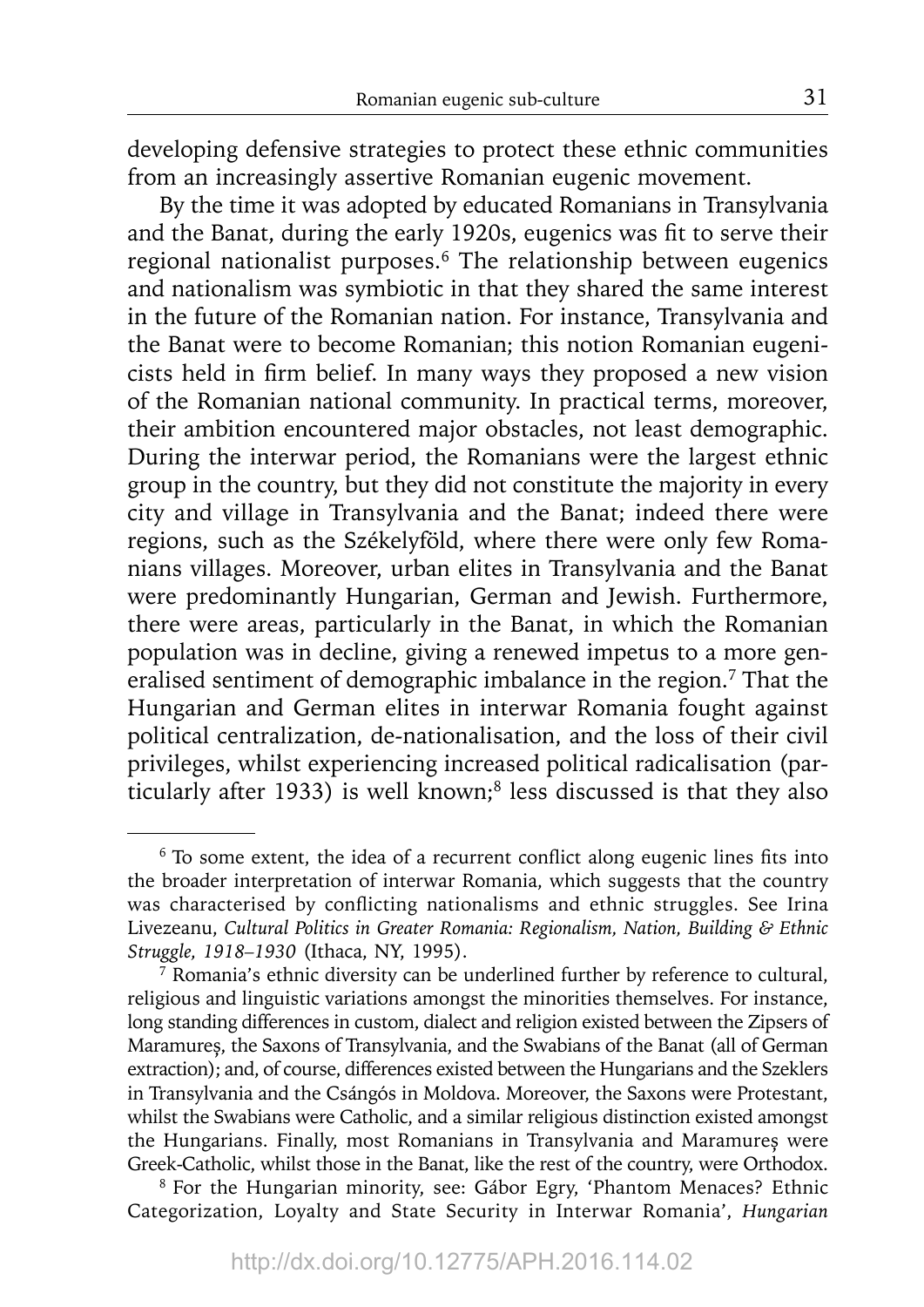fought against the decline of their demographic vitality, and thus of their economic potential and social dominance.<sup>9</sup> As a result, during the interwar period, Hungarian and German eugenic sub-cultures worked tirelessly to protect their demographic position in cities and villages in Transylvania and the Banat, whereas the Romanians were on a biopolitical offensive, striving to occupy those places and ideally re-populate them. Whilst demographic growth seemed to be the only thing that counted, it brought with it additional eugenic concerns, most notably the alleged detrimental impact of mixed marriages.10

When discussing eugenics and biopolitics in interwar Romania, therefore, one needs to be aware of not only the interaction between the Romanian majority and the ethnic minorities, but also of intraminority and intra-majority relations, and of attempts to inculcate them with a sense of togetherness across geographical divisions. $11$ It is now known that the ethnic relations between Romania's various ethnic communities were always in flux, and that the boundaries between them less rigid than official political and nationalist litera-

9 For the case of Bukovina, see Mariana Hausleitner, *Die Rumänisierung der Bukowina: die Durchsetzung des nationalstaatlichen Anspruchs Grossrumäniens 1918–1944* (München, 2001).

<sup>10</sup> Eugenic literature on the subject seems alarmist but we should not paint the picture too black. In Transylvania, it is clear, however, that the practice of mixed marriages was rather common among the Romanians during the 1920s. For instance, in the report for the council of the Eparhia Orthodoxa Română a Vadului, Feleacului, Geoagiului și Clujului published in May 1925 (but covering also the year 1924) we find out that out of 2,784 religious marriages recorded in the bishopric 450 were mixed. See 'Dela Sinod', *Renașterea*, iii (31 May 1925), 4.

<sup>11</sup> See: R. Chris Davis, 'Nationalizing the Moldavian Csangos: Clericalism and Ethnic Mobilization in World War II Romania and Hungary', in Robert Pyrah and Marius Turda (eds.), *Re-Contextualising East Central European History: Nation, Culture and Minority Groups* (Oxford, 2010), 74–88; Balázs A. Szelényi, 'From Minority to Übermensch: The Social Roots of Ethnic Conflict in the German Diaspora of Hungary, Romania and Slovakia', *Past and Present*, cxcvi, 1 (2007), 215–51.

*Historical Review*, iii, 3 (2014), 650–82; Stefano Bottoni, 'National Projects, Regional Identities, Everyday Compromises: Szeklerland in Greater Romania (1919–1940)', *Hungarian Historical Review*, ii, 3 (2013), 477–511; for the German minority, see Mariana Hausleitner, *Die Donauschwaben 1868–1948: Ihre Rolle im rumänischen und serbischen Banat* (Stuttgart, 2014). In the case of the Germans in Romania, more broadly, the obsession remains with the post-1933 period. For the latest contribution see the special issue of *Spiegelungen. Zeitschrift für deutsche Kultur und Geschichte Südosteuropas* (2016), edited by Florian Kührer-Wielach and entitled *Rumäniendeutsche und Nationalsozialismus*.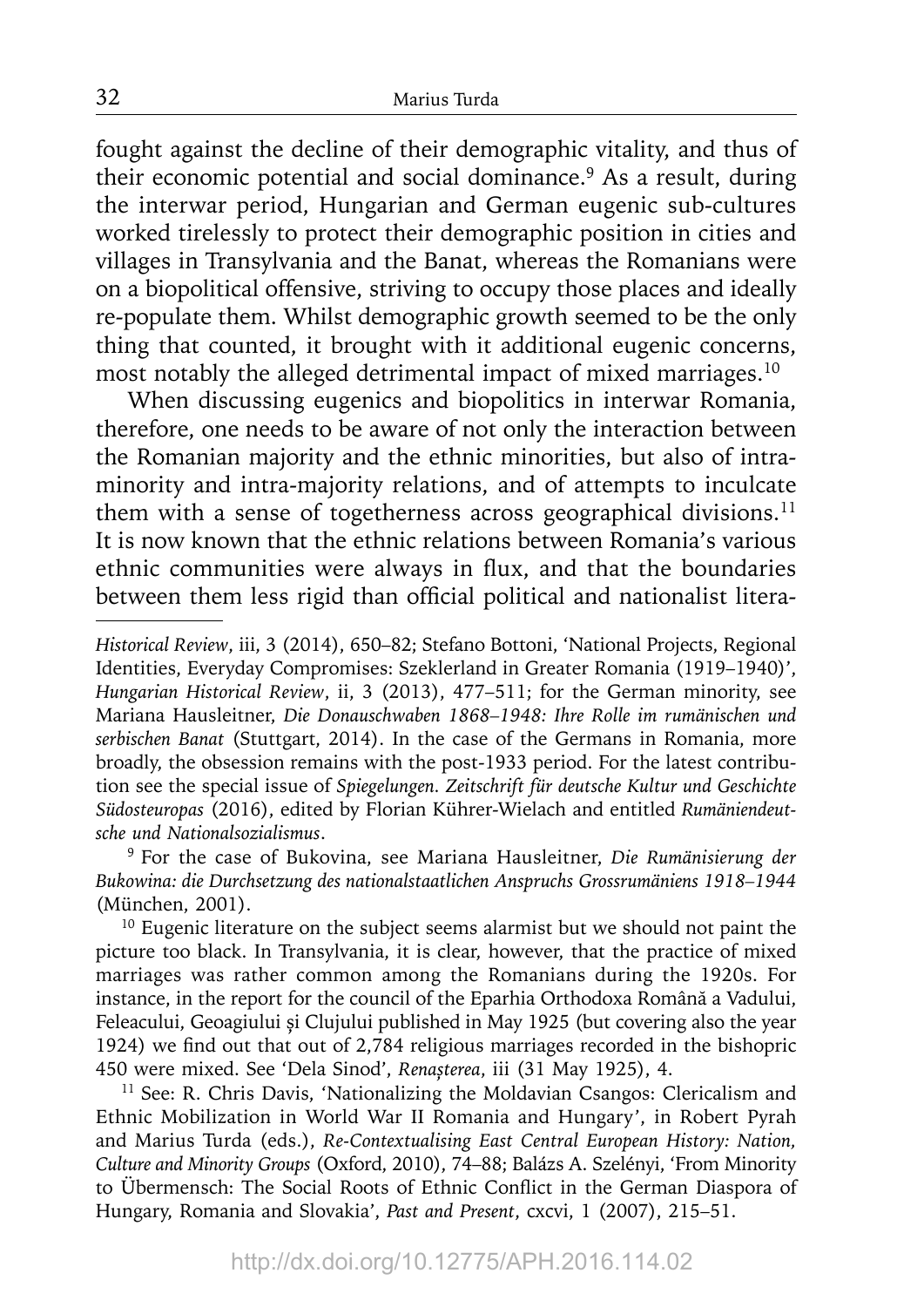ture would make us believe.<sup>12</sup> As is shown by recent scholarship, even a cursory look at the life of ethnic communities from the newly integrated territories, at least during the early 1920s, reflects less the nationalising obsession of the Romanian state and more the elasticity of identity, the fusion between social, religious and ethnic loyalties, and the cultural syncretism, characterising the main urban centres.13

There is, however, an additional factor that must be considered, namely the role of local Romanian elites. It was they who planned and carried out the successful incorporation of Transylvania and the Banat into the new state and formulated the subsequent appropriation of its multi-ethnic space.<sup>14</sup> And it is these elites that created a new Romanian national culture in Transylvania and the Banat after 1918 that not only differed from the previous one in terms of political goals, but also in terms of its national agenda.15 Less discussed in the scholarship is the fact that a number of sub-cultures emerged, almost simultaneously: one that was administrative, political and institutional;<sup>16</sup>

 $12$  It suffices to read memoirs or interviews with members of the ethnic minorities about their childhood during the interwar period. See, for example, Várdy Péter, *'Az életben van, amit az ember nem tesz... és tesz': Beszélgetések Tóth Imrével* (Budapest, 2004). Imre Tóth (b. Róth) (1921–2010) was a Jewish-Hungarian philosopher and mathematician who was born and grew up in Satu Mare/Szatmarnémeti.

<sup>&</sup>lt;sup>13</sup> Gábor Egry, 'Navigating the Straits. Changing Borders, Changing Rules and Practices of Ethnicity and Loyalty in Romania after 1918', *Hungarian Historical Review*, ii, 3 (2013), 449–76.

<sup>&</sup>lt;sup>14</sup> According to one of the architects of this historical process, Romul Boilă (1881–1946), it was due to the Romanian political elites from Transylvania and the Banat that "this epochal change [the break-up of these regions from Hungary] occurred within the time span of one year, without atrocities or loss of human life, without the disruption of public life, without cruelty, and without the abuse of power. This would forever be our proudest achievement before the civilised world." In Romul Boilă, *'Consiliul Dirigent', în Transilvania, Banatul, Crișana, Maramureșul,* 

*<sup>1918–1928</sup>*, i (Bucureşti, 1929), 101. 15 For Romanian political culture in Austria-Hungary before 1918 see Keith Hitchins, *A Nation Affirmed: The Romanian National Movement in Transylvania, 1860–1914* (Bucharest, 1999).

<sup>&</sup>lt;sup>16</sup> In administrative and political terms, Romanian sub-culture in Transylvania and the Banat was short-lived; it only lasted two years between 1918 and 1920, when Consiliul Dirigent (Governing or Ruling Council) which carried out the transfer of political and administrative power from the Hungarian authorities to the Romanian National Assembly (Marele Sfat Naţional), elected in December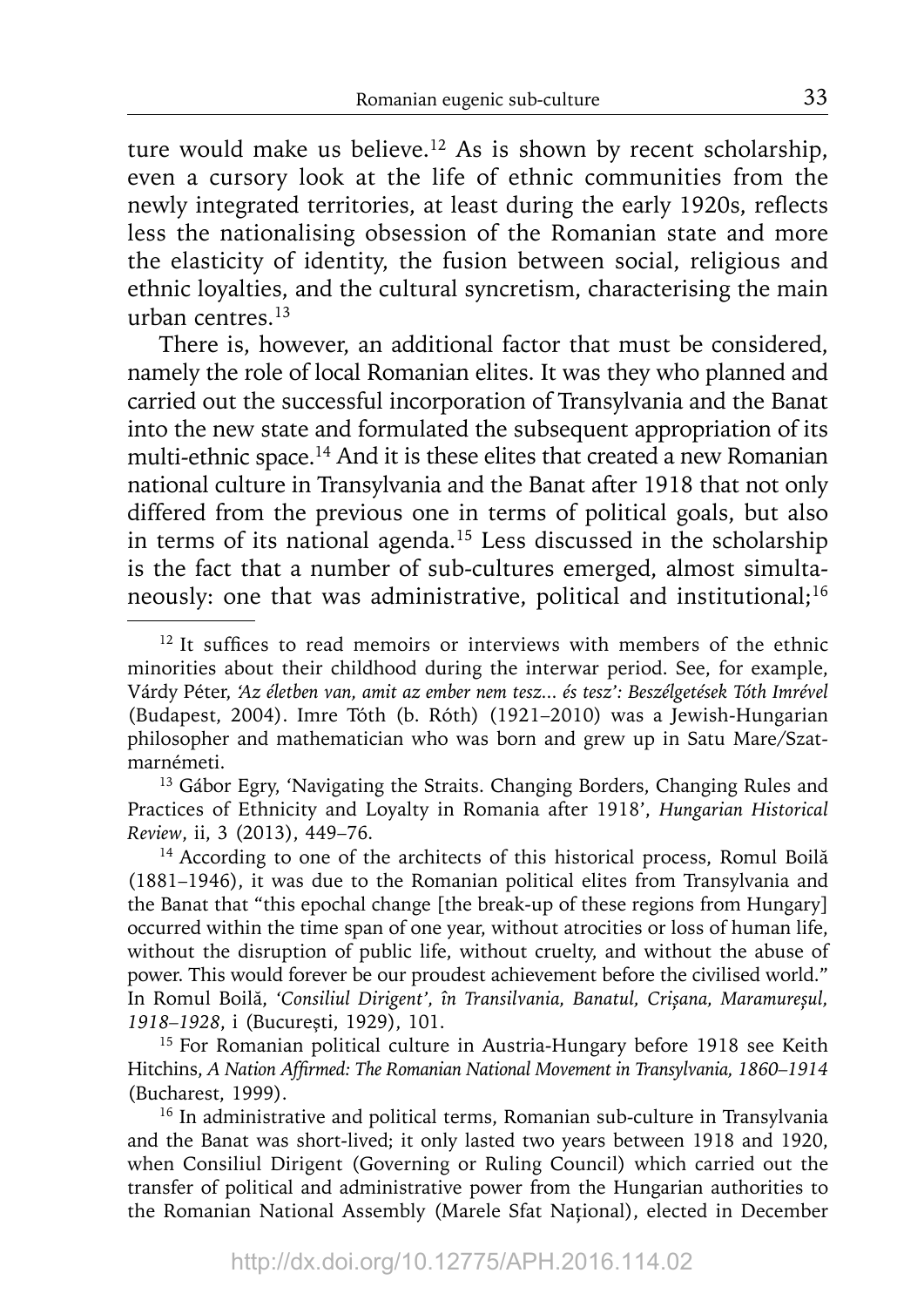one that was literary and intellectual;<sup>17</sup> and, finally, the one discussed in this article, that defined itself as eugenic and biopolitical. Interwar Romania not only provides examples of well-articulated regional eugenic sub-cultures but, more importantly, of eugenic sub-cultures, such as the Romanian one, which ultimately became the dominant eugenic culture of the entire country.

The Romanian eugenic sub-culture, as it developed in Transylvania and the Banat after 1918, positioned itself not only in relation to competing Hungarian and German eugenic sub-cultures, but also to the broader Romanian national project, out of which it carved out its own identity. The existence of the Romanian nation may have been proclaimed by Romanian National Assembly, at its gathering in Alba-Iulia on 1 December 1918, but it still had to be mapped out physically. To achieve this goal, Romanian eugenic sub-culture in Transylvania and the Banat assumed a double task: firstly, to identify who the Romanians were, and, secondly, to provide a strategy to educate them about their biological importance to the future of the nation. As I have addressed some of the issues pertaining to the racial classification of the Romanians elsewhere, $18$  it is the latter aspect that will be explored in this article.

<sup>1918</sup> to represent the interests of the Romanian population in the territories of Maramureș, Transylvania, Crișana and the Banat, was officially dissolved and these territories came under the jurisdiction of the Romanian government in Bucharest. See Gheorghe Iancu, *The Ruling Council: The Integration of Transylvania into Romania: 1918–1920*, trans. by Magda Wachter (Cluj, 1995).

<sup>&</sup>lt;sup>17</sup> This sub-culture is known as Transylvanism, a literary movement popular especially amongst Hungarian and German intellectuals during the 1930s, based on spiritual synchronicity and geographical interdependence. As the Hungarian ethnographer Károly Kós (1883–1977) put it, the peoples of Transylvania "lived their own lives, building their own social and cultural institutions side by side, not mingling with each other, but not really bothering each other; rarely crossing each other's path, yet in touch with each other, learning from each other, influencing each other." – *idem*, *Transylvania. An Outline of its Cultural History* (Budapest, 1989), 81 [the original Hungarian text was published in 1934]. For an excellent discussion of Transylvanism, see Gábor Egry, *Az Erdélyiség Színeváltozásai. Kísérlet az Erdélyi Párt ideológiájának és identitáspolitikájának elemzésére 1940–1944* (Budapest, 2008).

<sup>&</sup>lt;sup>18</sup> Marius Turda, 'In Search of Racial Types: Soldiers and the Anthropological Mapping of the Romanian Nation, 1914–1944', *Patterns of Prejudice*, xlvii, 1 (2013), 1–21.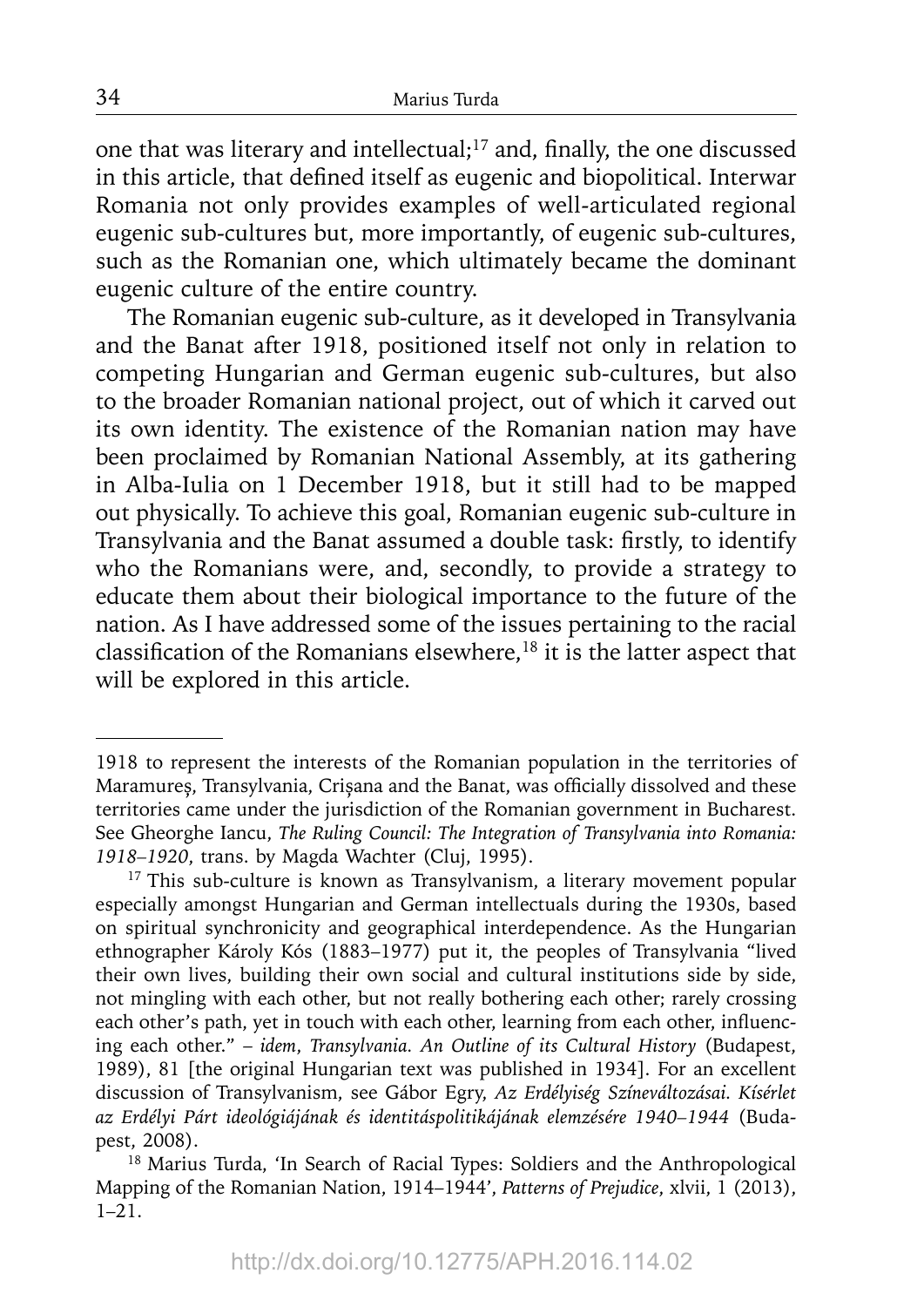### I TERMINOLOGY

At this point, a few observations about terminology are necessary. The concept of sub-culture that I am using here embodies and represents a particular constellation of meanings put forward by certain communities, not only to self-identify and describe themselves in racial, linguistic or cultural terms, but also in order to accomplish a certain identity building agenda.<sup>19</sup> A sub-culture consists of a specific description of itself, which is created and then widely disseminated by the school, the church, and so on; in a word by its own educated elites. This self-identification is further reproduced through newspapers and journals, and newly founded research institutes and universities.

More often than not, sub-cultures thrive in spite of state-led projects of national homogenisation.20 They promote a sense of multiple belonging (local, regional, national) and of in-betweenness, which draws sustenance from both majority and minority cultures, but, in effect, differ from both.<sup>21</sup> In fact, it is the acceptance or rejection of the national state that define many of the sub-cultures that sprung up in Europe after the First World War.<sup>22</sup> Yet, the fixation on the nation, so characteristic of the interwar period, did not exclude more focused interest in local and regional identities.<sup>23</sup> In Transylvania and the

 $19$  I am reminded here of the definition of culture put forward by the American anthropologist Clifford Geertz (1926–2006), in his classic *The Interpretation of Cultures* (New York, 1973). For Geertz, following Max Weber, "man is an animal suspended in webs of significance he himself has spun." - *ibidem*, 5.

<sup>&</sup>lt;sup>20</sup> A brief comparative overview is offered in Marius Turda, 'Minorities and Eugenic Subcultures in East-Central Europe', *Acta Hist. Med. Stom. Pharm. Med. Vet*., xxxiv, 1 (2015), 8–17.<br><sup>21</sup> For a similar attempt to reconceptualise the concept of ethnic sub-cultures

but in a different national context in East-Central Europe, see Robert Pyrah and Jan Fellerer, 'Redefining 'Sub-Culture': A New Lens for Understanding Hybrid Cultural Identities in East-Central Europe with a Case Study from early 20th Century L'viv-Lwów-Lemberg', *Nations and Nationalism*, xxi, 4 (2015), 700–20.

<sup>&</sup>lt;sup>22</sup> I highlight the end of the First Wold War here in order to make a more general point about the *temporality* of certain sub-cultures in East-Central Europe, which exist only within specific historical periods and which, in fact, are determined by major historical events, such as the dismemberment of the Austro-Hungarian Monarchy in 1918, the dissolution of Czechoslovakia in 1938 and of Yugoslavia in 1941, the creation of the communist East after 1945, and so on.

<sup>23</sup> As argued in another context by Thomas Kühne, 'Imagined Regions: The Construction of Traditional, Democratic and other Identities', in James Retallack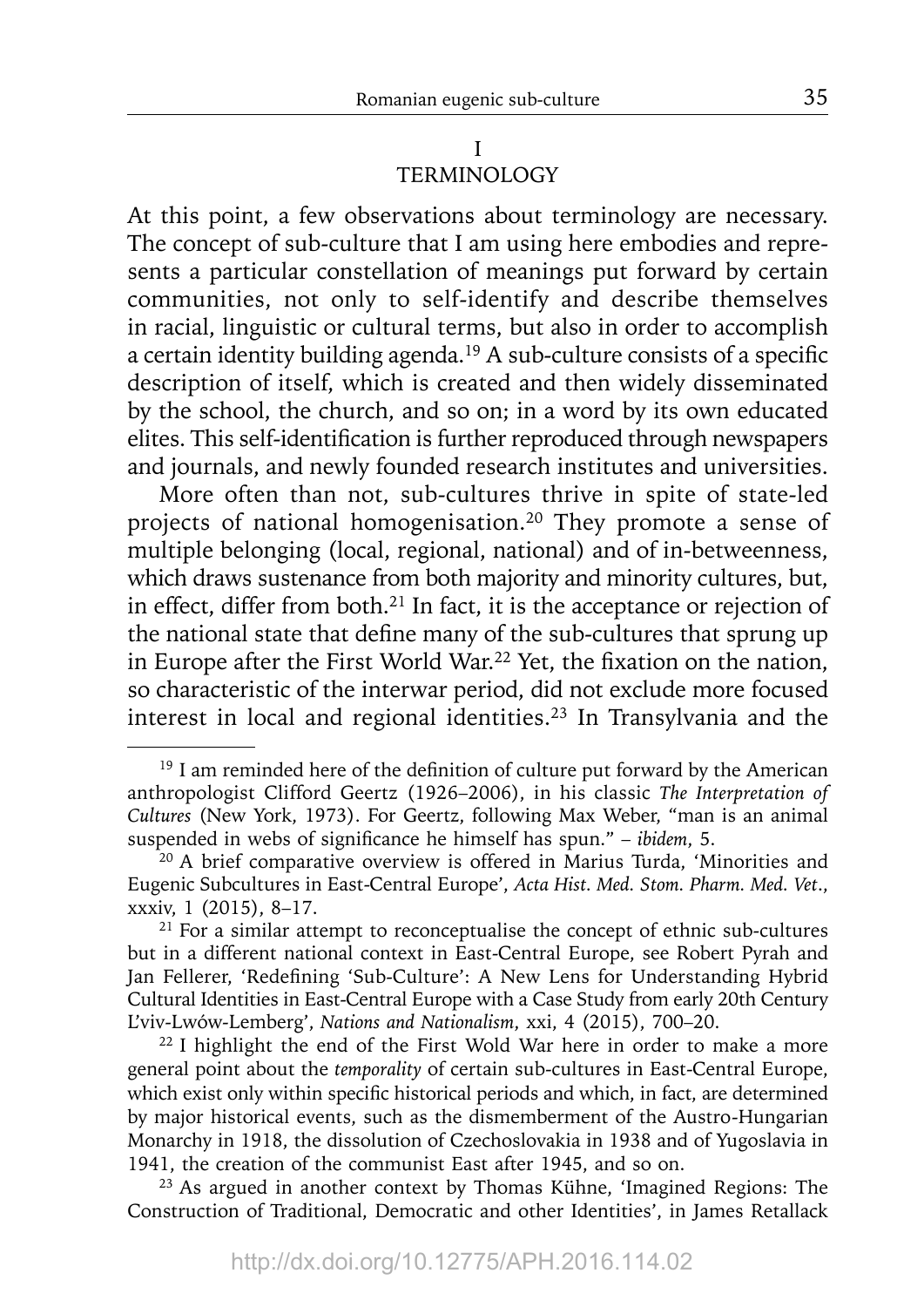Banat, specifically, sub-cultures were predominantly determined by the internal ethnic dynamic, multilingualism, multi-confessionalism and interculturality that characterised these regions for centuries.<sup>24</sup> They existed in a spatial synchronicity (the same regions) and within a temporal simultaneity (the interwar period), but they were not identical. Also, it is important to emphasise the fact that, contrary to what the term may suggest, sub-cultures in Transylvania and the Banat were not in a subaltern position vis-à-vis each other, or, indeed, vis-à-vis the state-enforced Romanian national politics.25

In more specific terms, I argue that eugenic sub-cultures, defined as integrative scientific narratives of human improvement, framed within a process of continuous negotiation, definition and redefinition of the national body, can help us make sense of the biological dimensions of identity, still within a cultural context, but mindful of health, hygiene, sexuality, fertility and so on. These eugenic subcultures, therefore, existed as scientific strategies for coping with new political realities after 1918, and they also offered a distinctive solution to specific biological and social problems characterising these communities, such as ethnic mixing, depopulation, family protection, child and youth welfare, and so on.

On one hand, in using the concept of sub-culture to describe the Romanian eugenic movement in Transylvania and the Banat, I hope to show just how unstable and in constant need of reaffirmation the Romanian national project was during the interwar period. This was, as is known, a troubled time for the Romanian state, as it tried to secure its territorial achievements, whilst, at the same time, striving to build a stable social order that could withstand internal ethnic tensions and discordant political visions. On the other hand, I hope to demonstrate

<sup>(</sup>ed.), *Saxony in German History: Culture, Society and Politics, 1830–1933* (Ann Arbor, 2000), 51-62. See also Alon Confino, *The Nation as a Local Metaphor: Württemberg*, *Imperial Germany, and National Memory, 1871–1918* (Chapel Hill, 1997).

<sup>&</sup>lt;sup>24</sup> Also, I should point out that I am not applying here Michel Foucault's argument about "subjugated knowledge" or Antonio Gramsci's idea of "subalternity". For the former, see Michel Foucault, *Power/Knowledge: Selected Interviews and Other Writings, 1971–1977* (New York, 1980); for the latter, see Antonio Gramsci, *The Prison Notebooks*, 2 vols., trans. by Joseph A. Buttigieg (New York, 1975).

 $25$  It is not my intention to dwell here on the meaning of 'subaltern', which now enjoys widespread usage in post-colonial studies. See, from a vast literature, Rosalind C. Morris, *Can the Subaltern Speak? Reflections on the History of an Idea* (New York, 2010).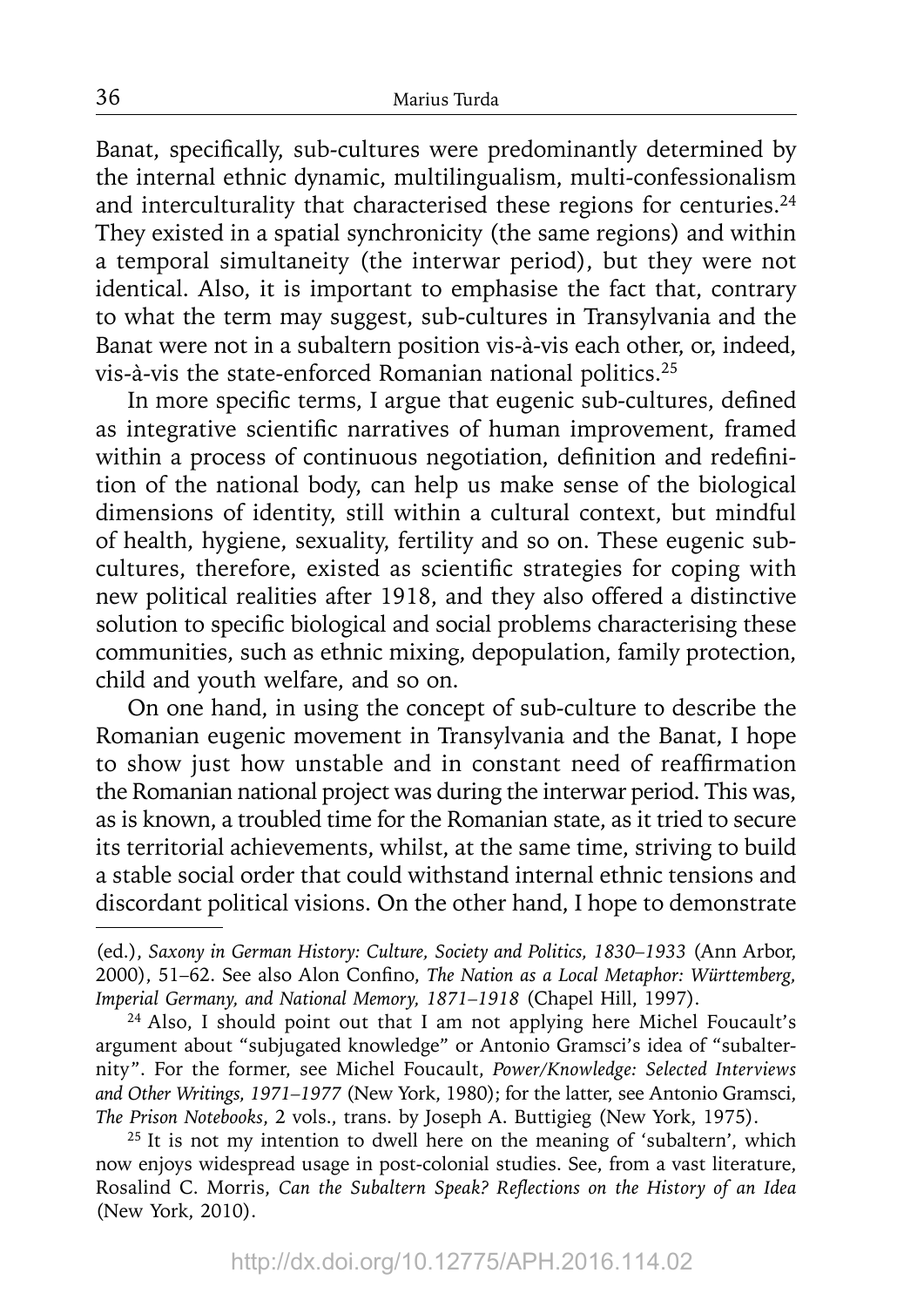that a Romanian eugenic sub-culture in Transylvania and the Banat was, in fact, needed in order to assert control over the multiplicity of identity projects that threatened to destabilise, both politically and nationally, the new Romanian state.26 In this respect, eugenics aspired to offer the much-needed physical protection of the nation's biological frontiers, whilst endowing it with its own conception of biopolitics. Both underlined the intrinsic Romanianness of these regions, not just symbolically as nineteenth century nationalism had done it, but practically in terms of living individuals, families and communities. At its core was the blurring of boundaries between the individual body and the collective body of the nation, reinforced by a perpetual invocation of a generic collective identity, transcending time and space. During the 1920s and 1930s, it was this Transylvanian Romanian eugenic vision that was vigorously promoted as a unifying biopolitical strategy.

### II

## A NEW BEGINNING

1919 marked the beginning of organised Romanian eugenic research, not only in Transylvania27 but, in fact, in the entire country.28 This emerged at the same time as various research agendas were being

<sup>28</sup> The earliest record we have of a public discussion of eugenics in Romania is from 1906. See Gheorghe Marinescu, 'Progresele şi tendinţele medicinei moderne', *Academia Română, Discursuri de recepţie*, 28 (10/23 March 1906), 3–34, esp. 33–4. Marinescu (1863–1938) was a prominent Romanian neurologist and president of the Romanian Society of Eugenics and Heredity (1935–8). The First International Eugenics Congress, held in London in 1912, was reported in medical journals in Bucharest. See Constantin Andronescu, 'Eugenia', *Higiena*, i, 21 (1912), 2. By 1914, Romanian newspapers in Transylvania such as *Românul* are trying to familiarise their readers with topics such as eugenic sterilisation. See *Românul* (9/22 Jan. 1914). The first book on eugenics was published in Romania in 1921, authored by physician Ioan I. Manliu (1886–?), and entitled *Crâmpeie de eugenie şi igienă socială*

<sup>26</sup> See Florian Kührer-Wielach, *Siebenbürgen ohne Siebenbürger? Zentralstaatliche Integration und politischer Regionalismus nach dem Ersten Weltkrieg* (München, 2014).

 $27$  The Saxon physician, Heinrich Siegmund (1867–1937), published the first eugenic text in Transylvania, as early as 1901. See Heinrich Siegmund, *Zur sächsischen Rassenhygiene* (Hermannstadt, 1901). For a discussion of Siegmund's ideas, see Georgescu, *The Eugenic Fortress* and Timo Hagen, 'Die Führung der Evangelischen Landeskirche A.B. in Rumänien im Umgang mit Opposition und völkischem Gedankengut zwischen 1919 und der Etablierung des Nationalsozialismus 1933', in Kührer-Wielach, *Rumäniendeutsche und Nationalsozialismus*, 21–6.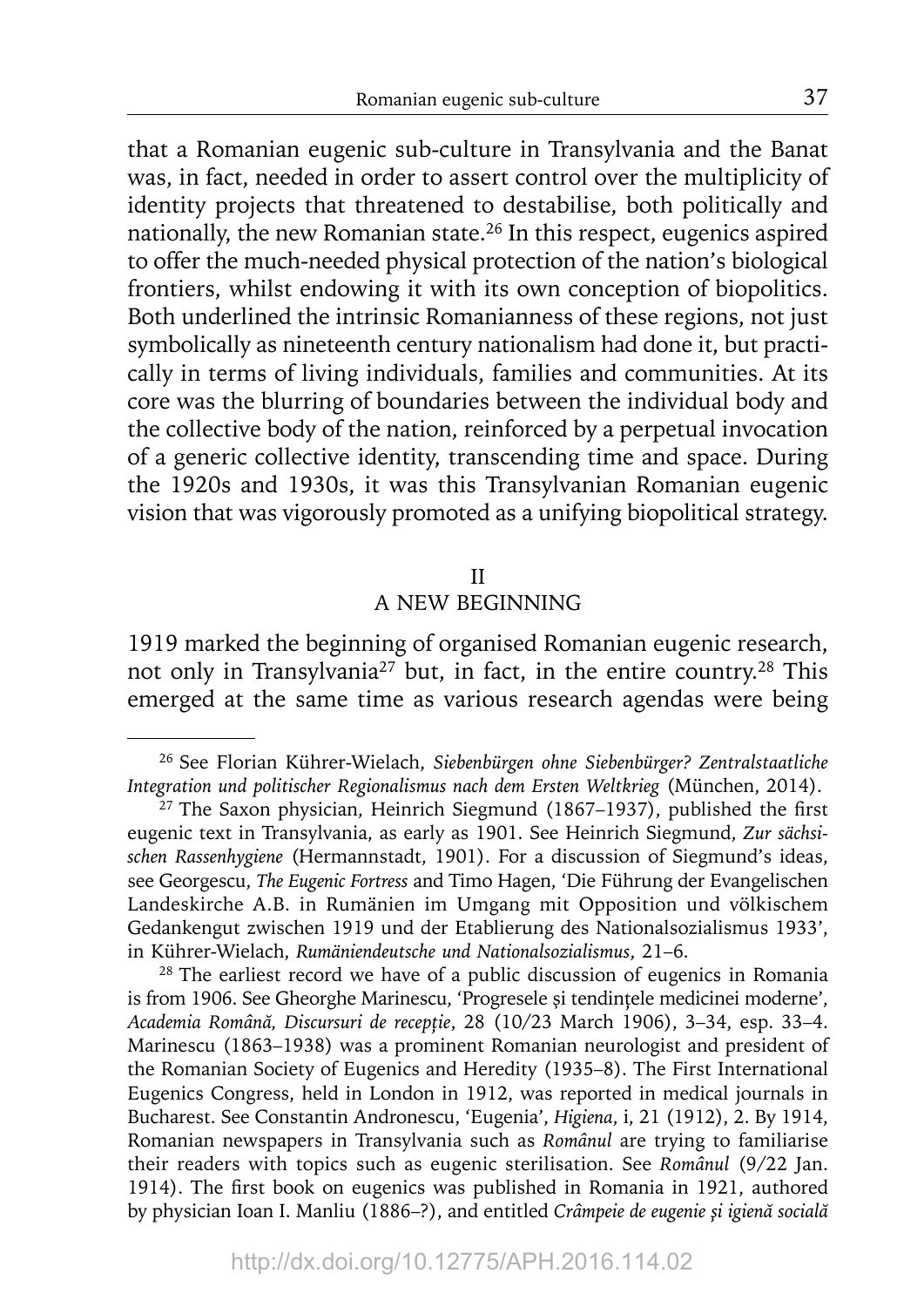professionalised and specialised.<sup>29</sup> In that year, the first Romanian university, bearing the impressive name of Universitatea Daciei Superioare (University of Dacia Superior)<sup>30</sup> was established in Cluj, and it included a Faculty of Medicine. Its Dean was Iuliu Haţieganu  $(1885-1959)$ ,<sup>31</sup> who was also entrusted with the directorship of the city's renowned Medical Clinic (Belgyógyászati Klinika). In the same year, Iuliu Moldovan (1882–1966), a Romanian physician from the county of Mureş in Transylvania, founded the Institute of Hygiene and Social Hygiene (Institutul de Igienă și Igienă Socială) affiliated to the university, where, beginning with the academic year 1921–2, he taught courses on eugenics and biopolitics.<sup>32</sup> Moldovan's pursuit of a theory of eugenics tailored for the Romanian nation<sup>33</sup> was part of

<sup>(</sup>București, 1921). The first doctoral dissertation in medicine focussing on eugenics, and how it applied to Romania, was submitted in 1925 at the Faculty of Medicine in Bucharest. It was entitled *Degenerare și Eugenică cu o incercare de aplicare în România*. Its author, Herman Fischgold (1899–1982), left Romania in 1929, and became one of France's most important radiologists.

<sup>&</sup>lt;sup>29</sup> Scholars have studied the social composition and intellectual preferences of educated elites in Transylvania before and after 1918, focusing on enrolments in institutions of higher education. This is an important aspect of the broader discussion about the scientific communities in the region. See, for example, Viktor Karády and Lucian Năstasă, *The Medical Faculty of the University of Kolozsvár/Cluj and its students (1872–1918)* (Budapest and Cluj, 2004). 30 It was renamed King Ferdinand I University in 1927.

<sup>&</sup>lt;sup>31</sup> Iuliu Hațieganu, Rector of the University in Cluj and member of the Romanian Academy, was one of the most prominent Romanian physicians of the interwar period. His medical research focussed mostly on tuberculosis. He was also very active in the public and political life in Transylvania and Romania. See Florea Marin, *Iuliu Hațieganu: monografie* (Cluj, 1999).

<sup>&</sup>lt;sup>32</sup> Moldovan's own professional life and role as a scientist were not confined to his writings on eugenics and biopolitics. He was and is well-known in the history of immunology for his research on the mononuclear phagocyte system (also called the reticuloendothelial system or macrophage system) in immune reactions. In 1923 Moldovan discovered an antianaphylactic peptide secreted by the reticuloendothelial system which he termed 'Reticulina M', as a tribute to the Russian immunologist Élie Metchnikoff (1845–1916). The drug with the same name, 'Reticulina M', was introduced experimentally in 1939, proving successful in the prevention and treatment of various infections, rheumatism, endocarditis and arterial hypertension. See: Petru Râmneanţu, *Iuliu Moldovan (1882–1966). Viaţa, realizările şi epoca sa* (Bucureşti, 1977); Marius Turda, 'Iuliu Moldovan', in Turda (ed.), *The History of Eugenics*, 296–9.

<sup>&</sup>lt;sup>33</sup> We do not exactly know when and how Moldovan became acquainted with eugenics; for obvious reasons, he did not dwell on the subject when he wrote his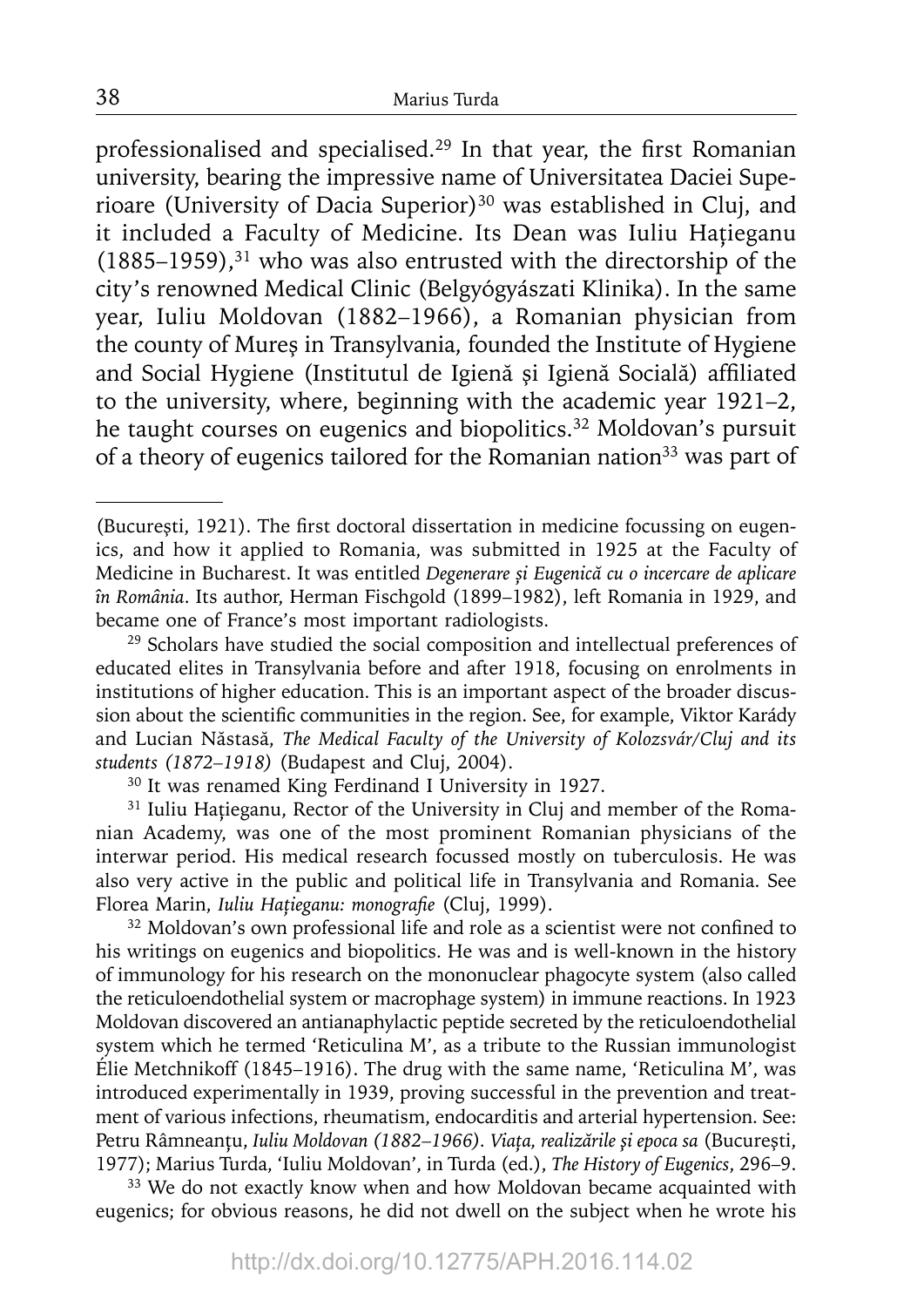a broader process of re-nationalisation that the self-appointed Romanian authorities carried out in Transylvania and the Banat under the transitional government called the Governing Council of Transylvania (Consiliul Dirigent al Transilvaniei) based in Sibiu between 1918 and 1920, when it was dissolved by the central government in Bucharest. As institution-builder, university professor, government minister, educator and president of ASTRA (Transylvanian Association for Romanian Literature and the Culture of the Romanian People), Moldovan's contribution to the development of Romanian social and biomedical research during the interwar period was matched only by that of sociologist Dimitrie Gusti (1880–1955).<sup>34</sup>

In the 1920s, old and new problems facing Transylvania and the Banat, and of Greater Romania, more generally, were reconfigured in terms of social and national health.35 Medical programmes introduced during this period reflected an engagement with modern ideas of social hygiene, health care and public assistance.<sup>36</sup> The call was for a new society, a new man, and a new Romanian, and the medical profession answered it most earnestly. "The physician – Iuliu Haţieganu wrote in 1925 – is the most useful and important social agent of the

34 Unfortunately, I cannot offer here a proper discussion of Gusti's numerous institutional achievements and of his seminal role in the emergence of Romanian sociology. For a good overview of his impact on Romanian academic and university life, see *Omagiu profesorului D. Gusti* (Bucureşti, 1936).

memoirs after the release from the Sighet prison in 1955. See Iuliu Moldovan, *Amintiri şi refl exiuni* (Bucureşti, 1996). It is, however, very likely that he became familiar with eugenics in Prague and Vienna, where he studied medicine in the years before the First World War. We also know that, as a physician in the Austro-Hungarian Army, he attended the meeting of the Medical Section of the Hungarian Fraternal Military Association (A Magyarországi Bajtársi Szövetség Orvosi Szakosztálya) in Budapest between 21 and 23 September 1918. The last day of the conference was dedicated to racial hygiene and population policy, and on this occasion Moldovan listened, and possibly met, important Austrian, German, and Hungarian eugenicists such as Max von Gruber and Géza Hoffmann. See Marius Turda, *Eugenics and Nation in Early 20th Century Hungary* (Basingstoke, 2014), 221–4.

<sup>&</sup>lt;sup>35</sup> A good overview of the main medical debates in pre-1914 Romania is provided in Constantin Bărbulescu *România medicilor. Medici, ţărani și igienă rurală în România de la 1860 la 1910* (Bucureşti, 2015).

<sup>&</sup>lt;sup>36</sup> One should mention in this context the important funding and training received by Romanian hygienists and eugenicists from the Rockefeller Foundation. See Petru Râmneanţu, 'Fundaţia Rockefeller', *Buletin eugenic şi biopolitic*, xvi (1945), 120–43.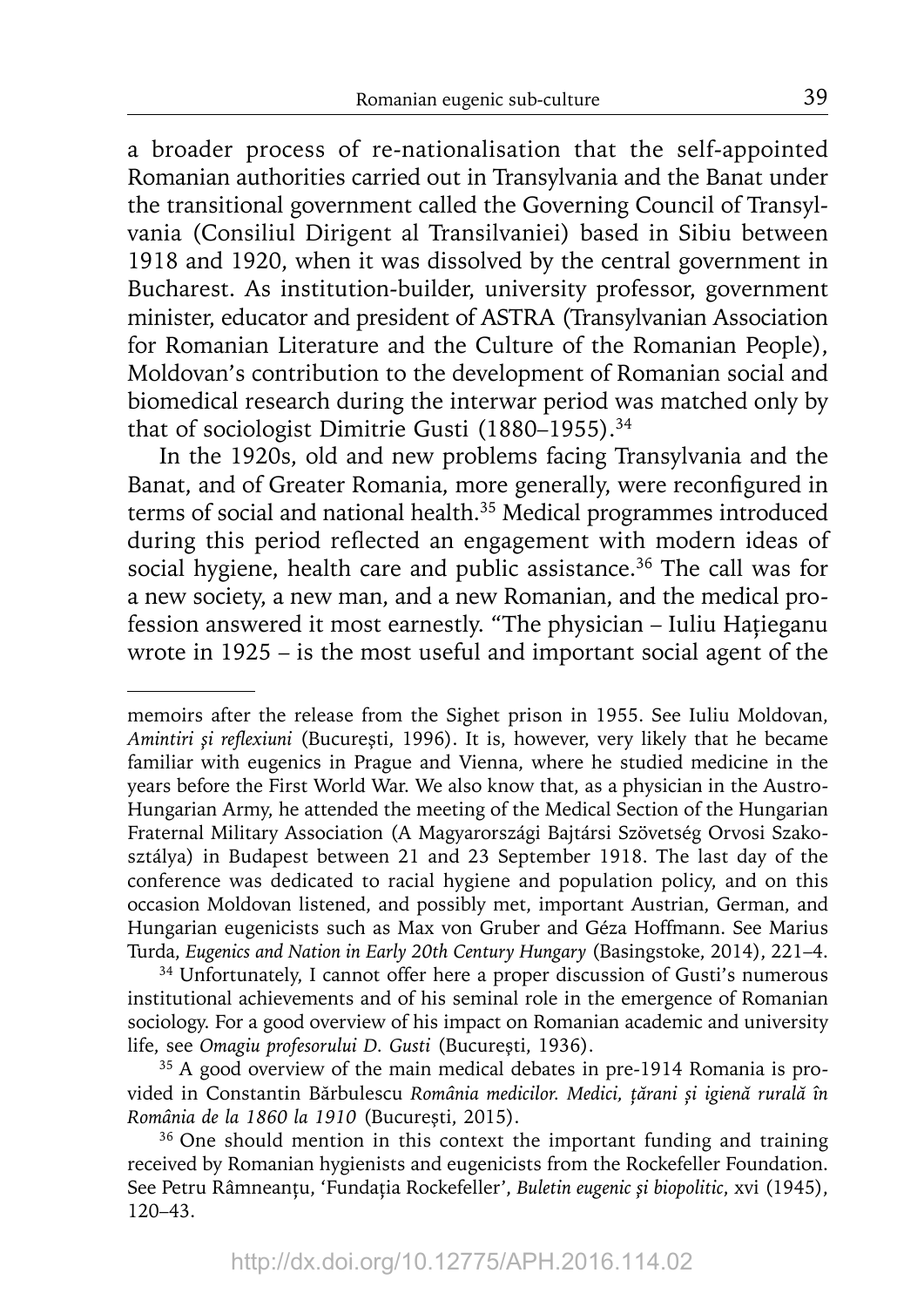state."37 It was not only the physician, however, who underwent a biopolitical conversion; medicine itself was seen as a 'national science' serving the state's mission to improve population's health. According to Aurel Voina (1896–1967), medicine, hygiene and eugenics were to be used as the progressive mediums through which to achieve the much-needed transformation of Romanian society.<sup>38</sup> For all involved, this was no mere rhetoric but an experiment of civilization and culture, endorsed by Romanian intellectual and political elites across the ideological spectrum.<sup>39</sup> Indeed, the creation of Greater Romania in 1918 offered new opportunities for Romanian physicians to plan and direct the future of their nation through social and medical policies built first into the country's emerging health and welfare system.40 Central to their theories was the idea that the Romanian nation's improvement was predicated not only upon intellectual enlightenment but also upon prevention and eradication of contagious diseases, modern sanitation and housing, hygiene education and, last but not least, the cultivation of awareness of the country's biological worth.<sup>41</sup>

Eugenics, in this context, was essentially seen as a progressive scientific and social movement that could provide much-needed assistance to local officials, regional organisations, churches and the central government. In the early 1920s, Odiseu Apostol's (1895–1980) attempt to popularise eugenics through local newspapers from Cluj such as *Cultura Poporului* ('People's Culture'), or Iuliu Moldovan's fi rst articles on biopolitics published in *Societatea de Mâine* ('Tomorrow's Society') and *Acţiunea Românească* ('Romanian Action'), are characteristic of these early attempts to introduce the educated Romanian public in Transylvania to his interpretations of the nation

<sup>37</sup> Iuliu Haţieganu, 'Rolul social al medicului în opera de consolidare a statului național', *Transilvania*, liv (1925), 588. All translations from Romanian are mine unless otherwise indicated.

<sup>38</sup> Aurel Voina, 'Doi factori de progress: igiena şi eugenia', *Societatea de mâine*, i, 8 (1 June 1924), 183–4.

<sup>39</sup> Vasile Pârvan, 'Universitatea naţională a Daciei Superioare', *Luceafărul*, xiv (1919), 105–16.

<sup>40</sup> See Marius Turda, 'Gheorghe Banu's Theory of Rural Biology in the 1920s Romania', in Constantin Bărbulescu and Alin Ciupală (eds.), *Medicine, Hygiene and Society from the Eighteenth to the Twentieth Centuries* (Cluj-Napoca, 2012), 125–40.

<sup>41</sup> Aurel Voina, *Eugenia şi igiena naţiunii* (Cluj, 1924).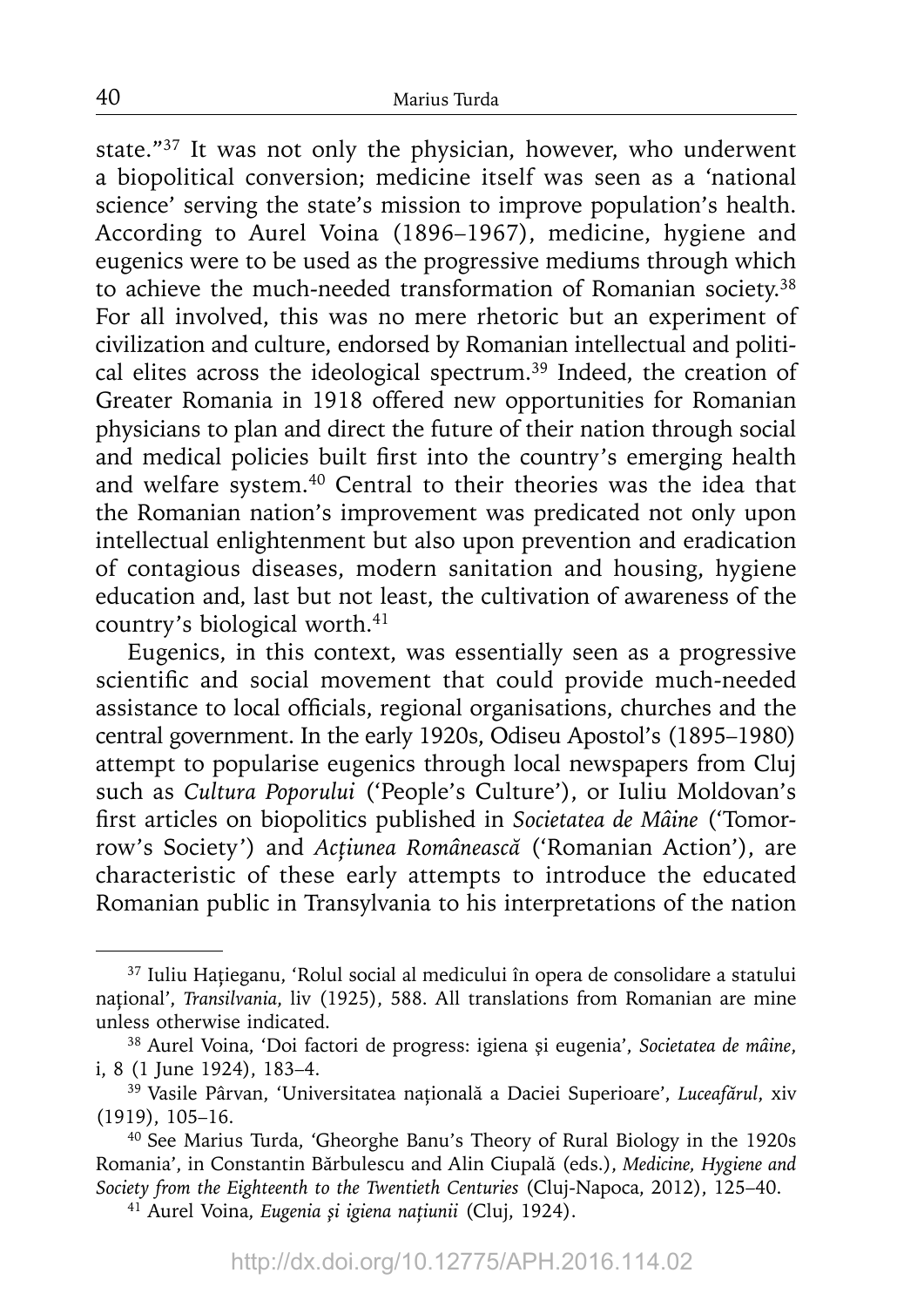as a biological organism, in need of protection and betterment, and to his vision of the new Romanian state.<sup>42</sup> Other physicians, such as Dominic Stanca (1892–1979), argued that eugenic education should already start in high school, and the future of the Romanian nation depended on it.<sup>43</sup> He, as many others collaborating with Moldovan in Cluj, insisted that state, community and families should work together to create the circumstances necessary for the Romanian youth to flourish.<sup>44</sup> Like elsewhere in Europe at the time, Romanian eugenicists were worried about social and biological degeneration, which they discussed sometime in relation to race, but mainly in terms of its impact on the nation.<sup>45</sup>

This signified a shift in the production of knowledge about the nation regarding the importance of social research, in general and of eugenics, in particular, in making the experience of Romanian ethnicity in Transylvania and the Banat possible. A number of journals and associations were established during the 1920s, with the purpose to ensure the realization of this goal.46 For instance, *Clujul Medical*, the journal of the Faculty of Medicine, began its publication in 1920, whilst *Viaţa Medicală* ('Medical Life') appeared in Timişoara in 1925. *Societatea de Mâine*, mentioned earlier, was launched in 1924 in Cluj, followed in 1926 by *Banatul* ('The Banat') in Timişoara. Together with the prestigious *Transilvania*, edited and published by the Transylvanian Association for Romanian Literature and the Culture of the Romanian People (generally known as ASTRA) in Sibiu, these journals published regularly on eugenics and biopolitics.<sup>47</sup> Eventually, in 1927, a specialised

<sup>42</sup> Dr. Apostol, 'Eugenia', *Cultura poporului*, iv (1924), 5; *idem*, 'Eugenia', *Cultura poporului*, v (1925), 4; Iuliu Moldovan, 'Un program biopolitic', *Societatea de Mâine*, i, 3 (27 April 1924), 69–70; *idem*, 'Sisteme politice şi biopolitica', *Acţiunea Românească*, i (1924), 2–3. 43 Dominic Stanca, *O anchetă sanitară la un liceu* (Cluj, 1924). See also Simion

Mehedinţi, *Şcoala română şi capitalul biologic al poporului român* (Cluj, 1927).

<sup>44</sup> A similar educational programme geared towards introducing the youth to the ideas of eugenics was already successfully carried out by the Saxon Lutheran church in their confessional schools.

<sup>45</sup> See Marius Turda and Aaron Gillette, *Latin Eugenics in Comparative Perspective* (London, 2014).

<sup>46</sup> For example, Asociaţia Culturală din Banat, established in Caransebeș in 1919.

<sup>&</sup>lt;sup>47</sup> It was also during this period that Hungarian cultural journals in Cluj, such as *Korunk* and *Pásztortűz*, began publishing on eugenic topics, offering translations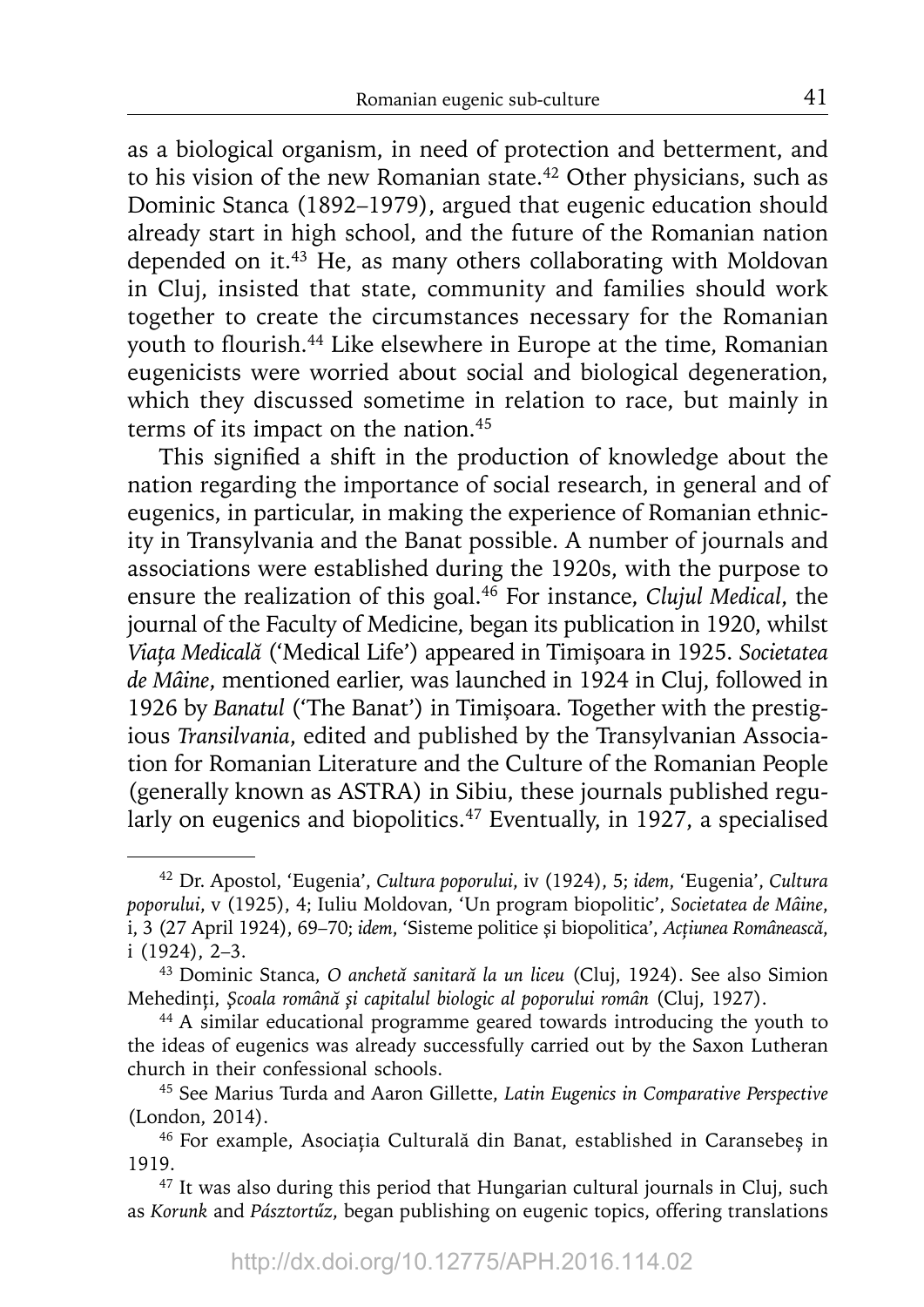journal was established to this effect in Cluj, appropriately entitled *Buletin eugenic şi biopolitic* ('Eugenics and Biopolitical Bulletin'), which continually advocated and disseminated Moldovan's ideas, and the fieldwork research carried out by his students, collaborators and fellow eugenicists.<sup>48</sup> This was Romania's first and most lasting eugenic journal (it was published, with a brief interruption between 1931 and 1933, until 1947).49

This work of popularization was paralleled by an equally committed attempt to institutionalize eugenics and biopolitics. As early as 1921, Moldovan submitted a proposal to the General Sanitary Inspectorate in Cluj, suggesting the establishment of a "faculty or academy of preventive biopolitics", in addition to "an institute of eugenics, dedicated to a historical, experimental and statistical study of the main traits of our race and of the principles to improve it."50 It is interesting to note that also in 1921, Bucharest based physician Ioan I. Manliu (1886-?), influenced by American and German eugenic movements, proposed the creation of a Eugenics Bureau; the establishment of chairs of racial hygiene at every university in Romania; a yearly eugenic congress; and the foundation of a Museum of Hygiene and Eugenics – all with the purpose of promoting a healthy Romanian nation and race.<sup>51</sup> What

from foreign eugenicists, or reporting on the work of Hungarian eugenicists across the border. For one such translation, see Eugen Fischer, 'A modern anthropológia problémái', *Korunk*, i (1926), 692–700. Specialised medical journals such as *Erdélyi Orvosi Lap* (Kolozsvár/Cluj), *Praxis Medici* (Temesvár/Timişoara), and *Magyar Népegészségügyi Szemle* (Marosvásárhely/Târgu Mureş) also occasionally published on eugenic topics. A very different situation characterised German publications in Transylvania and the Banat, which, as in the case of *Medizinische Zeitschrift* (Hermannstadt/Sibiu), published extensively on racial hygiene.

<sup>48</sup> Gheorghe Preda, '*Buletinul Eugenic şi Biopolitic* al 'Astrei', *Transilvania*, lxvi (1935), 155–8.

<sup>49</sup> The other one, edited by eugenicist Gheorghe Banu (1889–1957) in Bucharest between 1931–44, was *Revistă de Igienă Socială*. Worth mentioning are also the short-lived *Sănătatea publică*, edited by Aurel Voina in 1927 in Bucharest. Other journals which published regularly on eugenic topics include: *Progresul Social*, *Revista Institutului Social Banat-Crişana*, *Sociologie Românească*, *Revista de*  Medicină Legală, Mișcarea Medicală Română, Revista Sănătatea și 'Viața Fericită', *România Medicală*.

<sup>50</sup> Iuliu Moldovan, 'Documente din trecut. Adresă şi proiect de lege privind înființarea unei Academii biopolitice. Inspectoratul general sanitar și de ocrotire Cluj. No. 31628/921', *Buletin eugenic şi biopolitic*, ix, 11–12 (1938), 337.

<sup>51</sup> Manliu, *Crâmpeie de eugenie*, 39–42 and 78–80.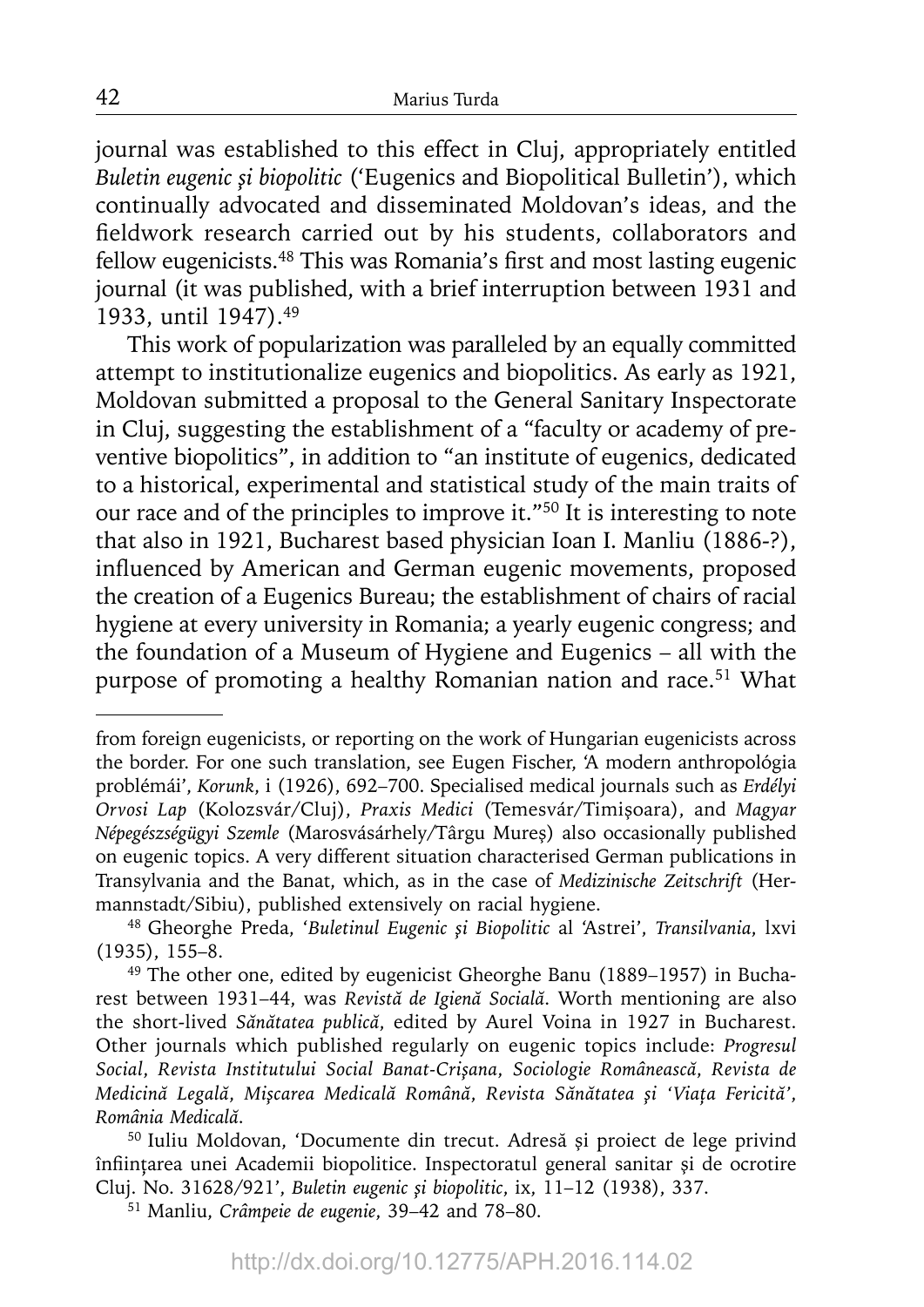Moldovan offered was not imitation of eugenic programmes elsewhere, but an innovative national eugenics, based on traditional Romanian nationalism, elements of social progress and historical continuity, which appealed to many sympathetic contemporaries.<sup>52</sup> A Romanian eugenics was, in short, Moldovan's answer to a young nation-state searching for new foundations upon which to base individual and collective improvement.<sup>53</sup>

Various Romanian politicians from Transylvania seized upon Moldovan's ideas of eugenics and biopolitics to demonstrate the necessity for a state-controlled programme of national rejuvenation.54 They joined forces to publicly argue in favour of biopolitical ideas. A major step forward was the establishment in 1925 in Cluj of ASTRA's Medical and Biopolitical Section (Secţia medicală şi biopolitică), affiliated to the Institute of Hygiene and Social Hygiene.<sup>55</sup> Iuliu Hatieganu was President, with Iuliu Moldovan as Vice-President and Aurel Voina as Secretary.<sup>56</sup> This section, in turn, established a subsection on eugenics and biopolitics, and one on physical education.<sup>57</sup>

53 Although he never mentioned other eugenicists, apart from Francis Galton, one cannot fail to notice Moldovan's similarity to other national eugenic projects in East-Central Europe, particularly the one developed by the Czech eugenicists during the late 1910s and early 1920s (*národní eugenika*). It is very likely that Moldovan had met some of them during his studies in Prague (1903–6). See, for example, Vladislav Růžička, *Biologické základy eugeniky* (Praha, 1923). 54 See, for example, Alexandru Vaida-Voevod, 'Politica naţional<sup>ă</sup> <sup>ş</sup>i capitalul

biologic naţional', *Buletin eugenic şi biopolitic*, i, 5 (1927), 199–211. Vaida-Voevod (1872–1950) served three terms as a Prime Minister of Greater Romania (1919–20; 1932; and again in 1933).

55 The inaugural meeting of the Medical and Biopolitical Section took place on 1 November 1925 at the Medical Clinic. See L. Daniello, 'Activitatea Clinicii Medicale I pe terenul igienei sociale în cadrele "Secţiei medicale şi biopolitice a Astrei"', in *Douăzeci de ani de activitate românească în Clinica Medicală I din Cluj, 1919–1940* (Sibiu, 1941), 231–6.

56 Iuliu Haţieganu and Aurel Voina, 'ASTRA medicală şi biopolitică', *Societatea de mâine*, ii, 46–47 (15–22 Nov. 1925), 813–14. See also Bucur, *Eugenics and Modernization*, 126.

<sup>57</sup> Hațieganu also established Romania's first Medical Society of Sport and Physical Education (Societatea medicală de educație fizică și sport) in 1930.

<sup>&</sup>lt;sup>52</sup> As such, it echoes the idea put forward by English eugenicist Karl Pearson (1857–1936), namely: "Every nation has in certain sense its own study of eugenics, and what is true of one nation is not necessarily true of the second. … Eugenics must from this aspect be essentially national". See Pearson, *The Academic Aspect of the Science of National Eugenics* (London, 1911), 4.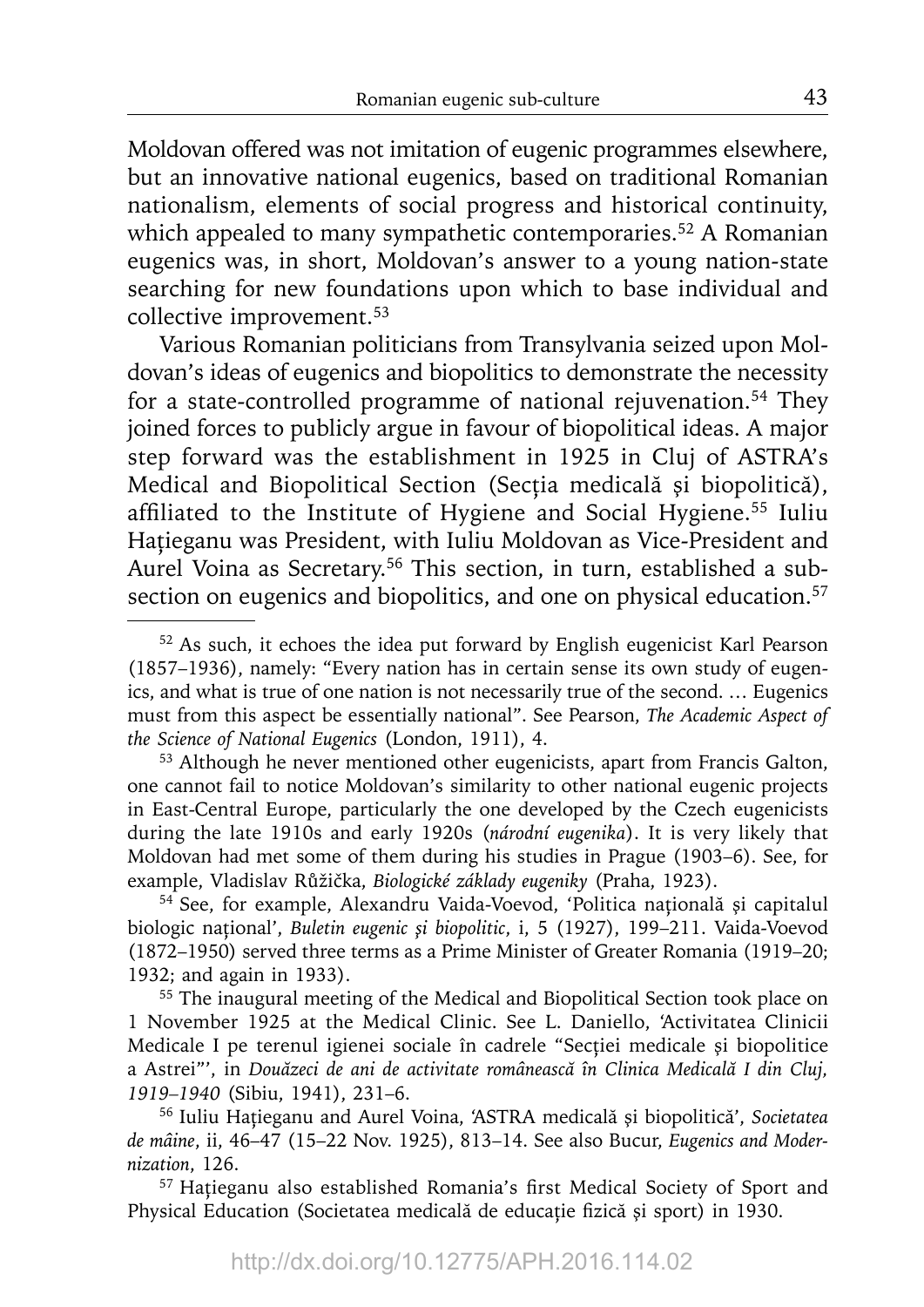In 1927, ASTRA's Feminist and Biopolitical Section, was formed, led by Maria B. Băiulescu (1860–1941), adding a much-needed women's contribution to the eugenic debates on the health of the national body.58

Gradually, ASTRA's entire cultural agenda became saturated with eugenic and biopolitical ideas. Already in 1926 at ASTRA's general meeting, held in the town of Zalău (Crișana), Moldovan proposed the adoption of biopolitics as ASTRA's dominant ideology. His suggestion was met with approval and eventually led to the creation of a new organisation, entitled Şoimii Carpaţilor (Carpathian Falcons) in 1929, with Hațieganu at its helm, whose main goal was the physical education of the Romanian youth.59 Finally, in terms of written propaganda, a book series devoted to eugenics, the so-called 'Biblioteca eugenică și biopolitică' (Eugenic and Biopolitical Library),<sup>60</sup> commenced publication in 1925; its first book being Iuliu Moldovan's *Igiena naţiunii: Eugenia*.

Suffusing these Romanians journals, societies, and the entire collection of public lectures on eugenics and related themes was a confident faith in medicine, progress and science, a readiness to believe that a modern nation state required a healthy and numerous population.<sup>61</sup> Some of ASTRA's leaders, such as Iuliu Hațieganu and Iuliu Moldovan, were most active in several of these overlapping networks, groups and sub-sections, acting at local, municipal,

<sup>58 &#</sup>x27;Secţia femenină-biopolitică a 'ASTREI', *Buletin Eugenic şi Biopolitic*, ii (1928), 63–4.

<sup>59</sup> T. Spârchez, 'Activitatea culturală în cadrul Asociaţiunii "Astra": "Şoimii Carpaţilor"', in *Douăzeci de ani de activitate românească*, 237–46.

<sup>&</sup>lt;sup>60</sup> Similar book series existed in Czechoslovakia ('Eugenická knihovna') and Poland ('Biblioteka Eugeniczna') during the interwar period.

 $61$  The first public event organised by the Medical and Biopolitical Section was in 1927, namely a series of lectures by some of Romania's most known academics and politicians. Speakers included biologist Emil Racoviţă (1868–1947), Dimitre Gusti (mentioned above), philosopher Constantin Rădulescu-Motru (1868–1957) and geographer Simion Mehedinți (1868-1962). ASTRA's eugenic propaganda needs, however, to be seen within the context of a biological determinism which became increasingly influential in the 1920s, in Romania and elsewhere in East-Central Europe, and which stressed the biological factors that determined national identities. See Maciej Górny, 'Bitterly Triumphant: The Biologisation of National Character in the Twentieth Century East-Central Europe', *Acta Poloniae Historica*, cxi (2015), 29–56.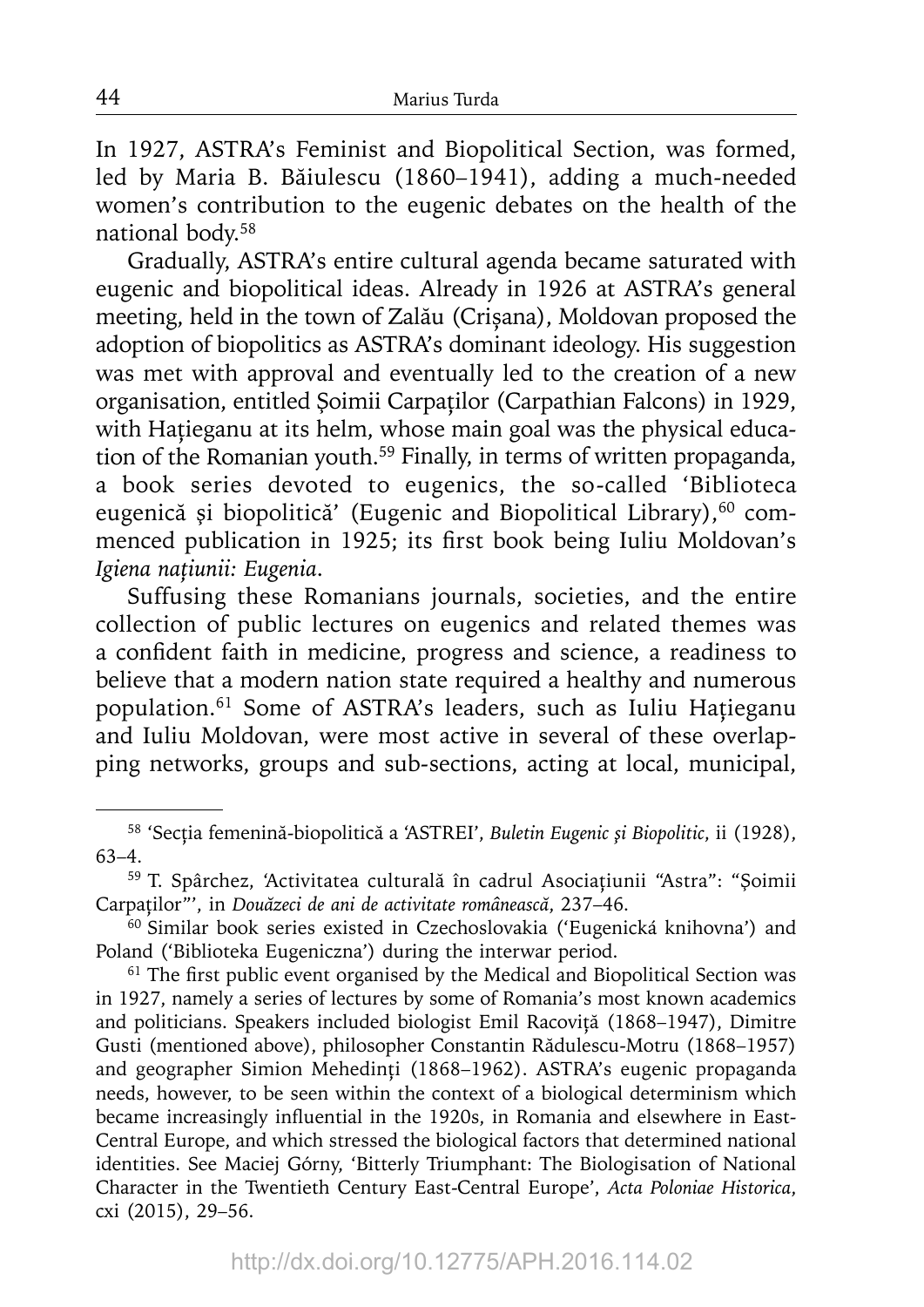and regional levels. Although the degree of their actual involvement varied over time,<sup>62</sup> their push for eugenics, biopolitics and physical education remained constant until the end of the Second World War. The practical application of eugenics, and its underlying nationalist ideology, which I described elsewhere as the biologisation of national belonging,<sup>63</sup> were intertwined and mutually supportive. To understand it better, a brief discussion of Moldovan's ideas of eugenics and biopolitics is now necessary.

### III

# EUGENICS AND BIOPOLITICS

A eugenic sub-culture emerged in Transylvania and the Banat between 1918 and 1939, and produced a diverse array of meanings associated with it. It rested on two concepts: the hygiene of the nation, understood as the eugenic theory behind the biological health of the nation, and biopolitics, interpreted as its practical application to social realities. Both were Moldovan's own terms, which he believed reflected his theories of social and biological improvement better than other terms such as Francis Galton's eugenics and Alfred Ploetz's racial hygiene.

In 1921, in his course for the first generation of students at the Institute of Hygiene and Social Hygiene, Moldovan defined eugenics as "the science dealing with the study of the nation's biology and pathology", whilst biopolitics was "the science of government, based on the unalterable laws of biology, investigating all aspects of life

<sup>&</sup>lt;sup>62</sup> Both Moldovan and Hațieganu held ministerial positions in interwar Romania. Moldovan was General Hygiene Inspector for Transylvania (1920–5) and General Secretary of the Ministry of Health and Social Welfare (1928–30), and as such succeeded in introducing a new sanitary law in 1930. Haţieganu was Minister of Health in 1931. In 1938, they joined the Superior Council, a committee of experts meant to assist King Carol II. Finally, in 1943 Moldovan was appointed President of the Commission for the Promotion and Protection of the Biological Capital of the Nation, entrusted with preparing a comprehensive account of the health of the population, to be submitted to Marshal Ion Antonescu, together with concrete quantitative and qualitative eugenic proposals.<br><sup>63</sup> I first proposed this term in an article I published in 2007. See Marius Turda,

<sup>&#</sup>x27;The Nation as Object: Race, Blood, and Biopolitics in Interwar Romania', *Slavic Review*, lxvi (2007), 413–41. A more elaborate and comparative perspective was offered in my *Modernism and Eugenics* (Basingstoke, 2010).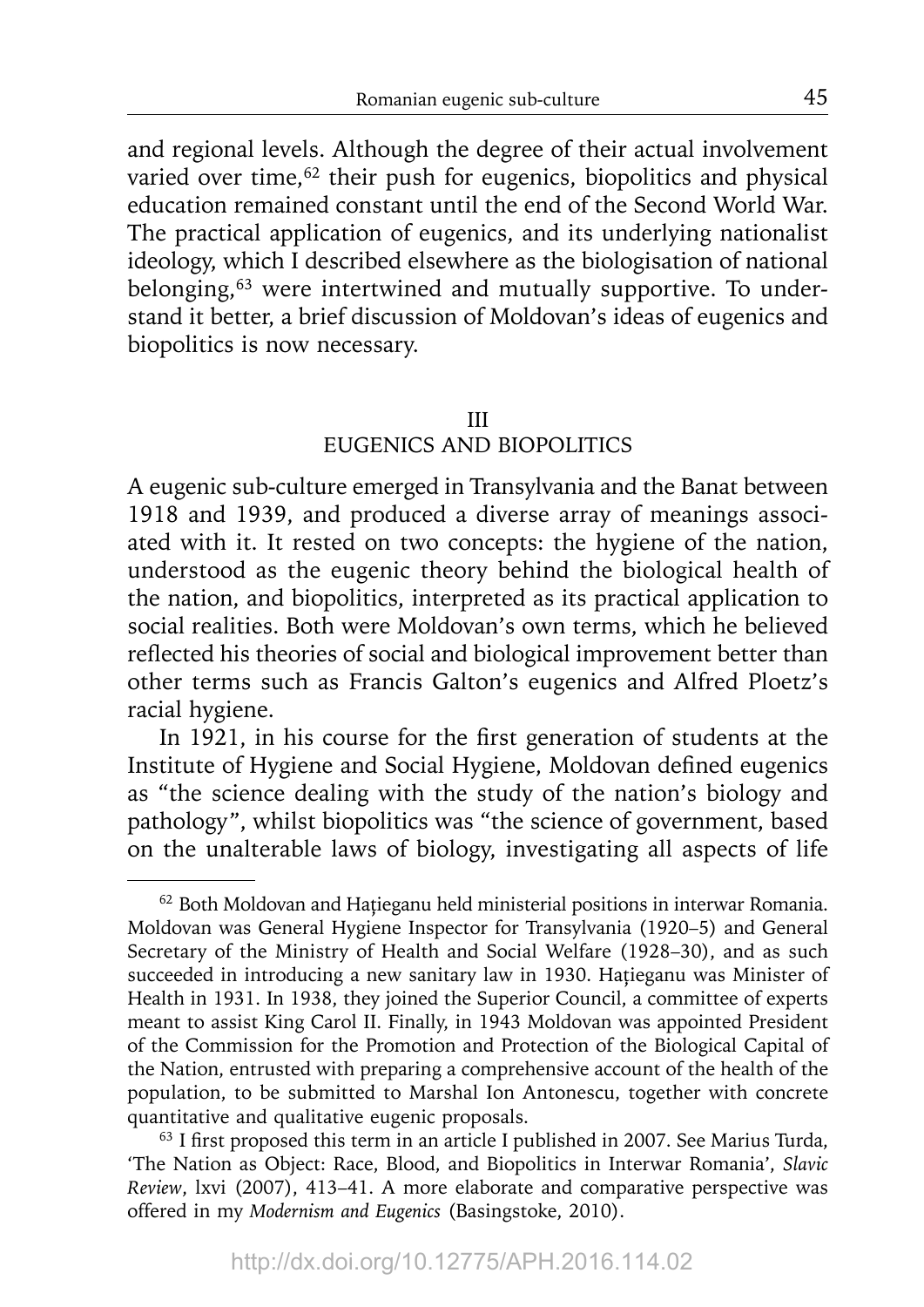in a state from the vantage point of health and eugenics".64 It was, however, in his *Igiena naţiunii: Eugenia*, the book he published in 1925, that his theory of eugenics received its definitive form. First and foremost, he placed eugenics within the matrix of ethnic Romanian nationalism, defined not by language and culture but by race. "I feel Romanian – he claimed – not because I live in my country, not only because I speak Romanian." What mattered was the racial awareness of one's unique position within a historical narrative that connected the past to the present. "I am Romanian – he continued – because I believe that in my veins runs a blood different to that of other people and, through my ancestors, [also runs] a drop of the blood of those who had contributed to the creation of my nation. This blood relation, this biological relation of race ('legatura biologică de sânge'), makes us Romanians, as it did with our ancestors."65

The individual really mattered only if his or her national community mattered, and that was what eugenics professed to achieve: not only the mere protection of the nation but, more importantly, its continuous existence. The goal, therefore was "to keep our nation's hereditary patrimony ('patrimoniu ereditar') untainted, … to guarantee its demographic growth, to ensure the victory in the competition with other nations, and finally, to organise our living space in such a way that each individual is able to develop and make the most of his/her innate qualities in the interest of the nation."66 In this context, the national state was described as the embodiment of agencies and institutions concerned with the population's health; whilst the nation was seen and valued as biologically adaptable, capable of being improved through eugenic technologies of social and biological selection.

The family was placed at the centre of this theory of national eugenics, and Moldovan envisioned measures to protect it from both social and biological predicaments. But to make it possible to instil in the individual a biological responsibility towards the nation,

<sup>64</sup> Iuliu Moldovan, 'Dare de seamă asupra activităţii Institutului de Igienă şi Igienă Socială în anul şcolar 1921–1922', in *Anuarul Universităţii din Cluj pe anul şcolar 1921–22* (Cluj, 1923), 71 and 73.

<sup>65</sup>*Idem*, 'The Hygiene of the Nation: Eugenics', trans. by Marius Turda, in Turda (ed.), *The History of Eugenics*, 300.

<sup>66</sup>*Ibidem*. I draw here on my chapter one Romanian eugenics published in Turda (ed), *The History of Eugenics*, 275–6.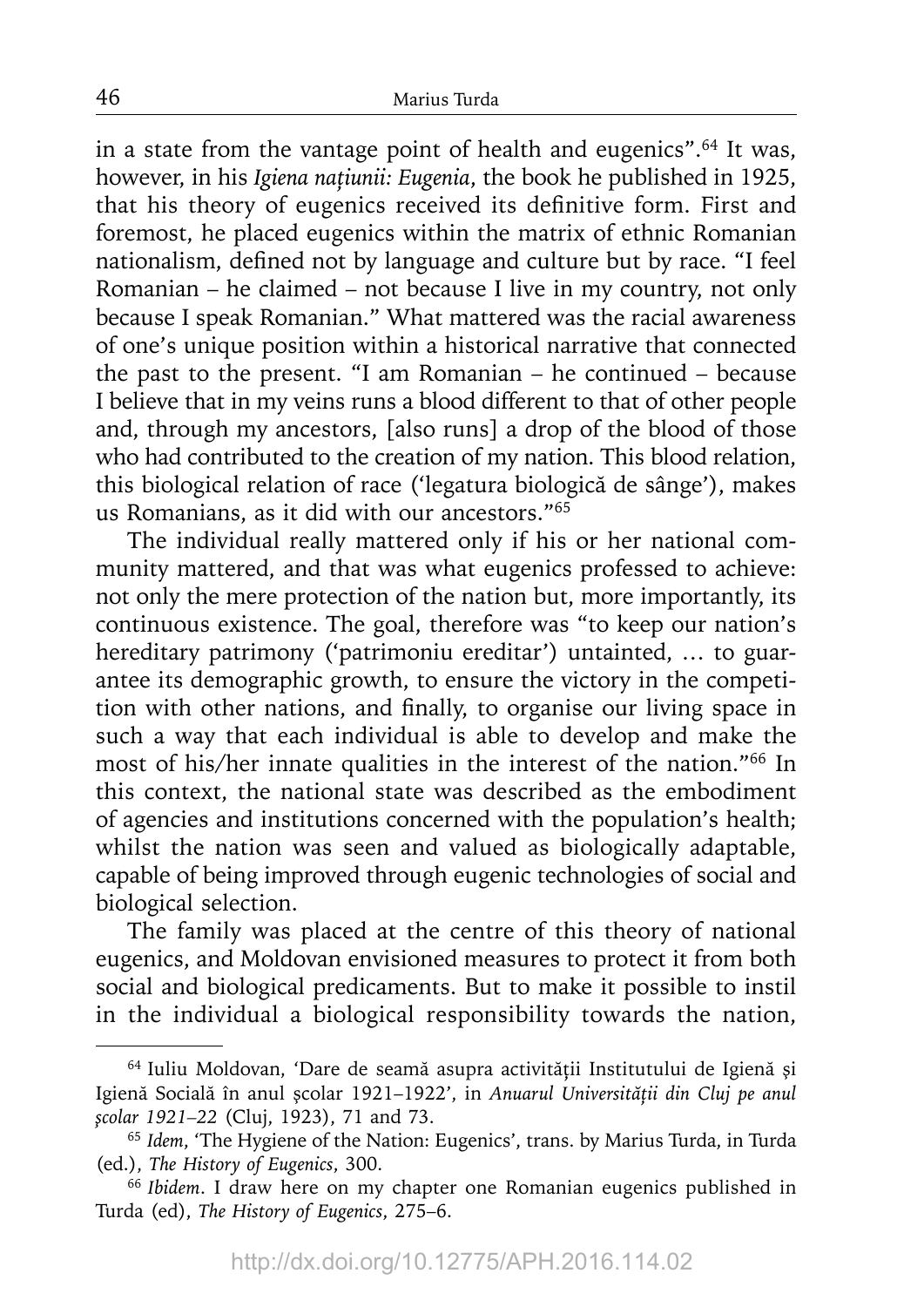a specialised institution was needed, Moldovan believed. An 'Institute for National Biology and Eugenics' (Institut pentru biologia şi igiena naţiunii), he recommended, "must be established immediately and provided with the latest technology, as it should study our biological past and recommend ways and methods for our national biopolitical action".<sup>67</sup>

By characterising eugenics as simultaneously national and progressive, Moldovan offered an idealized version of public health reform, whilst at the same time providing instructions on how to achieve the biological betterment of the Romanians. This required above all, the adoption of a national politics centred on eugenic principles. He developed this idea further in his second book, published in 1926, and aptly entitled *Biopolitica*. 68

Moldovan's book was certainly the first one in Europe or elsewhere, to put together eugenics and biopolitics into a totalizing philosophy of national improvement.<sup>69</sup> Maria Bucur appropriately described this book as "a manifesto that called for a total eugenic state based on biological principles".70 It was, indeed, intended to add weight and scientific credibility to the emerging civilising mission of the Romanian state in Transylvania and the Banat. As Moldovan noted, what was required of the Romanian state was "to guarantee to the fullest [degree] possible the biological prosperity of its citizens."71 Economic wealth and cultural progress whilst not discarded entirely were simply eclipsed by the biological aspects of human relations and identity. It was based on the assumption that the laws of evolution and heredity governed the life of individuals. The corresponding political vision for such reality was what Moldovan termed as biopolitics.

 $69$  The first discussion of biopolitics I am aware of was attempted in 1911 in the modernist journal *The New Age* in reference to policies of public health, reproduction and social welfare. It also indicated a strong connection between these policies and the state, with the latter seen as the only instrument capable of implementing those policies. See G.W. Harris, 'Bio-Politics', *The New Age: A Weekly Review of Politics, Literature, and Art*, x, 9 (28 Dec. 1911), 197.

70 Bucur, *Eugenics and Modernization*, 83.

<sup>67</sup>*Ibidem*, 301.

<sup>68</sup> This book was the second to be published in ASTRA's book series on eugenics and biopolitics. For a comprehensive discussion, see Bucur, *Eugenics and Modernization*, 78–110.

<sup>71</sup> Iuliu Moldovan, 'Biopolitics', trans. by Răzvan Pârâianu, in Turda (ed.), *The History of Eugenics*, 302.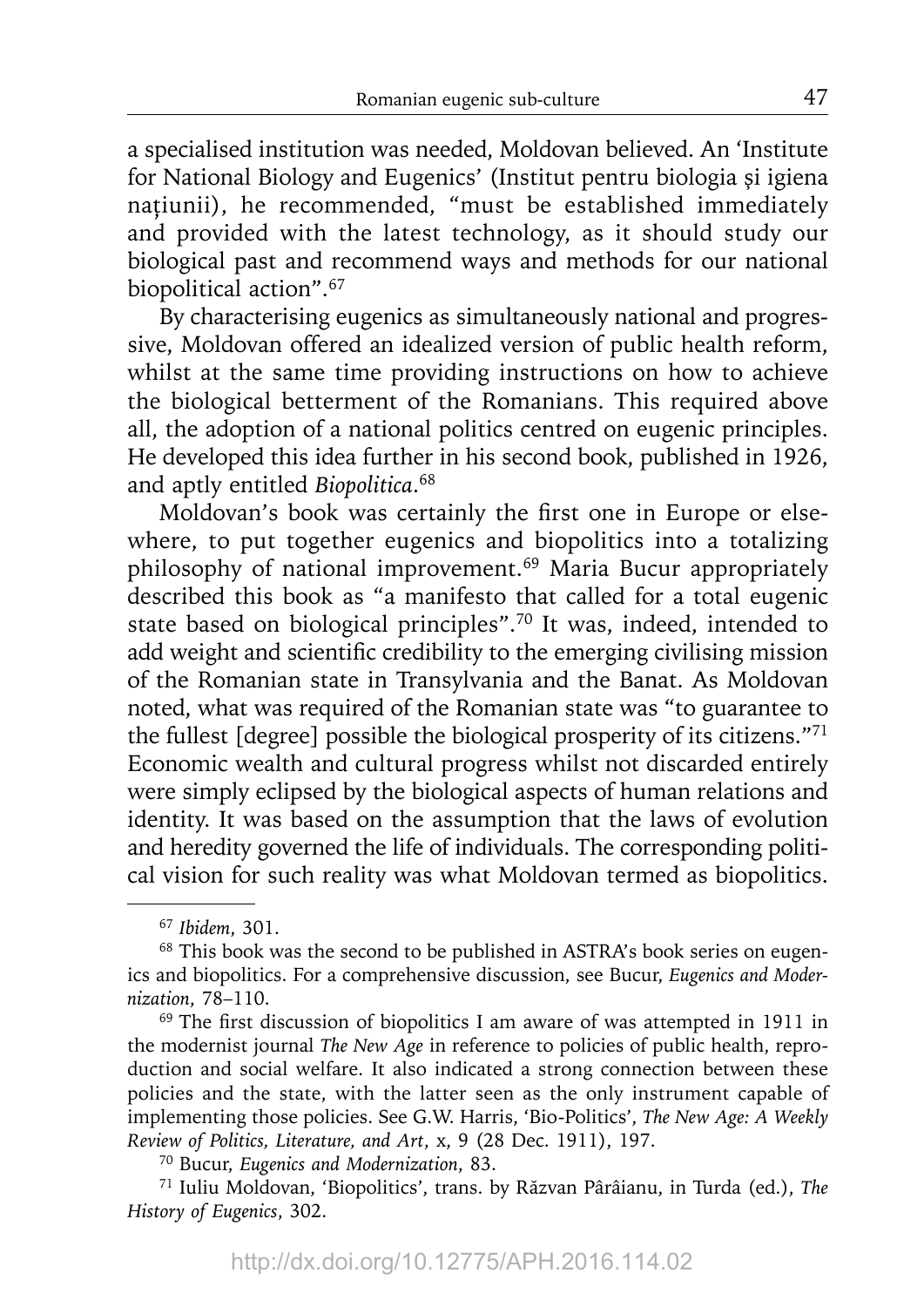In his words, it was "a general programme, based on human capital and aimed exclusively at its biological prosperity".72

As expected, Moldovan argued in favour of appropriate family policies as a necessary means of eugenic improvement, primarily the encouragement of beneficial unions between healthy Romanians. In keeping with this view, the "reproductive family, on whose purity our biological future depends" was placed "at the centre of biopolitics."73 In terms of eugenic selection, Moldovan opposed "the brutal elimination of defectives" but conceded that the way forward was to exclude them completely from reproduction. Given this emphasis on control and management, it comes as no surprise that Moldovan subsumed "economic and cultural development" to "individual and collective biological development" deemed as the only long-lasting foundation of the biopolitical state.74

It is easy to identify the eugenic and biopolitical elements that have been combined here. First, it is the importance of the family, then the traditional link between reproduction and the future of the nation, and, finally, the no less characteristic connection between social and biological worth. To be sure, Moldovan adapted the eugenic ideal to reflect his country's specific historical and demographic context. What should unite the Romanians, he believed, was not any political ideology acting in the name of the nation, but a new synthesis of nationalist and eugenic ideals, one which Moldovan termed biopolitics. It was this new scientific ethos that underlined the envisioned biological improvement of the Romanian society.

By introducing biopolitics into Romanian public discourse, Moldovan did not just formulate a eugenic interpretation of local realities in Transylvania, he also invested it with a specific historical mission: to preserve and improve the racial qualities of the nation. Biopolitics thus operated through investigations of biological processes regulating the triadic relationship between individual, nation and state. Ultimately, Moldovan insisted, the general eugenic goal was that biopolitics became the state ideology in Romania.

These two books, *Igiena naţiunii: Eugenia* and *Biopolitica*, constituted the programmatic texts of the eugenic sub-culture in Transylvania and

<sup>72</sup>*Ibidem*.

<sup>73</sup>*Ibidem*.

<sup>74</sup>*Ibidem*, 303.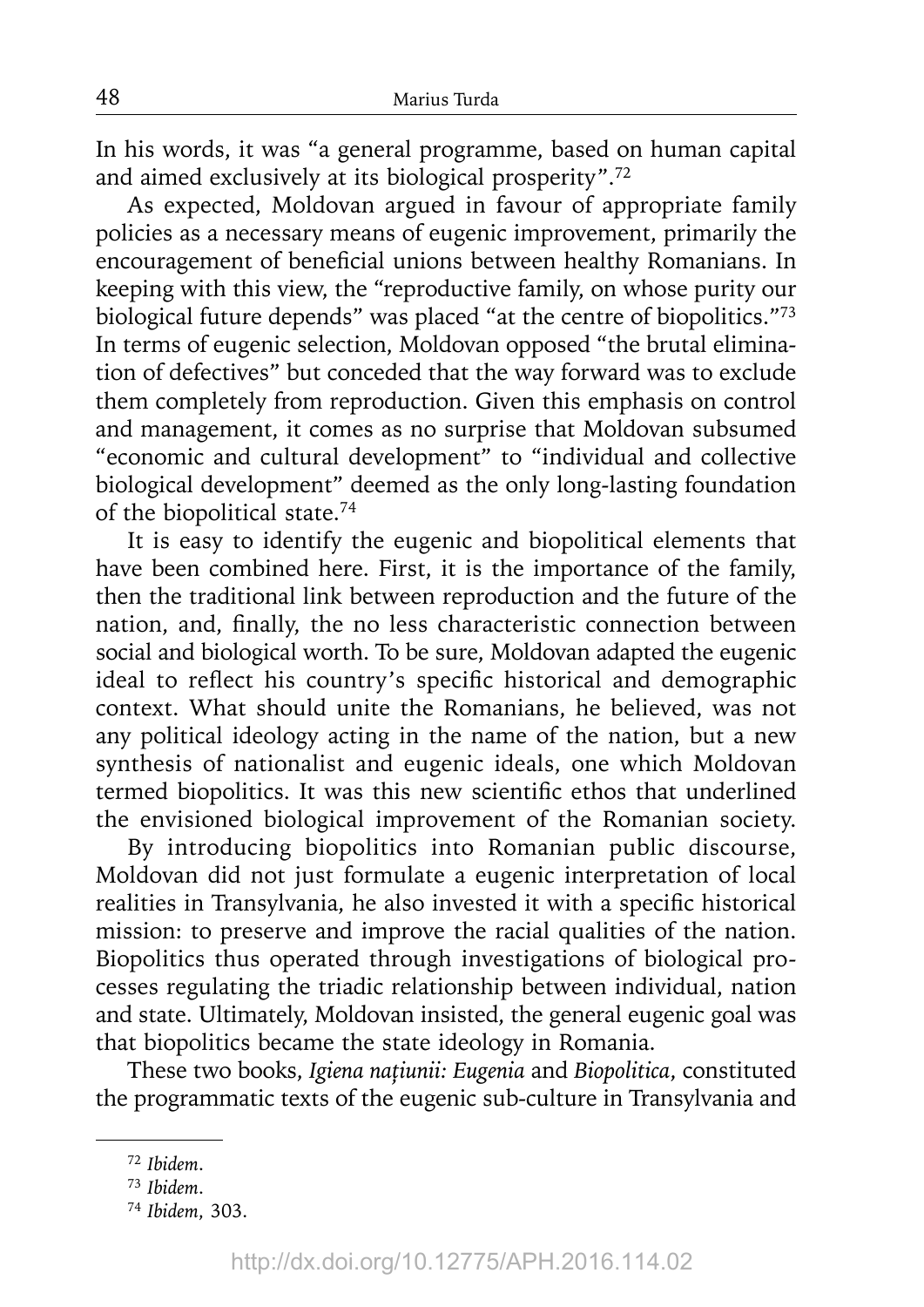the Banat, and as such informed not only the activities of ASTRA's Medical and Biopolitical Section but also the subsequent eugenic literature produced by Moldovan's students and collaborators,<sup>75</sup> and even by some Hungarian eugenicists.76 Moldovan was, unmistakably, the leader in the broad and far-reaching process of national transformation that placed eugenics at its centre and that began in 1918. With this in mind, we can now turn to a discussion of some of the specific ways in which biopolitics became entangled with a broader agenda of national education and progress in Transylvania and the Banat. To this effect, it is ASTRA that we must consider again, as this association was incontestably the principal source of the dissemination of eugenics and biopolitics to the general public.

### IV

### ASTRA'S STRATEGIC ROLE

By the late 1920s, a Romanian eugenic sub-culture was fully established in Transylvania and the Banat. Its connections to the medical profession was through institutions in Cluj, such as the Faculty of Medicine, the Institute of Hygiene and Social Hygiene, and the Medical Clinic. Through ASTRA, however, it reached widely, into every Romanian town and village in Transylvania and the Banat, ultimately aspiring to become effective in the entire country.<sup>77</sup>

<sup>75</sup> For example, Gheorghe Popovici, 'Biopolitica, puericultura şi schimbarea de sistem în conducerea statului', *Societatea de mâine*, v, 22–24 (1928), 443–4.

<sup>76</sup> One example is provided by Dénes László, a Hungarian physician from Nagybánya/Baia Mare (a town in the county of Satu-Mare), who contrasted Francis Galton's definition of eugenics, to that of Iuliu Moldovan, and favouring the latter, as it applied better to local realities. See László Dénes, 'Fajbiológia és sterilizálás', *Korunk*, xii (1933), 917–20.

<sup>77</sup> ASTRA branches were established in other regions of Romania, such as ASTRA Basarabeană (in Bessarabia) and ASTRA Dobrogeană (in Dobrudja), both in 1927. It should not be assumed that this was necessarily a straightforward process. In the Banat, for instance, ASTRA's intention to set up a regional branch was met with reticence by other cultural associations and by ASTRA's main competitor in the region, Institutul Social Banat-Crişana (established in 1932). ASTRA Bănăţeană was established only in 1937 with Sabin Evuţianu (1889–1977) as President. Eugenicist and demographer Petru Râmneanţu (1896–1975) led the section on demography and ethnopolitics, whilst physician Alexandru Miletici was entrusted with the section on medicine and biopolitics.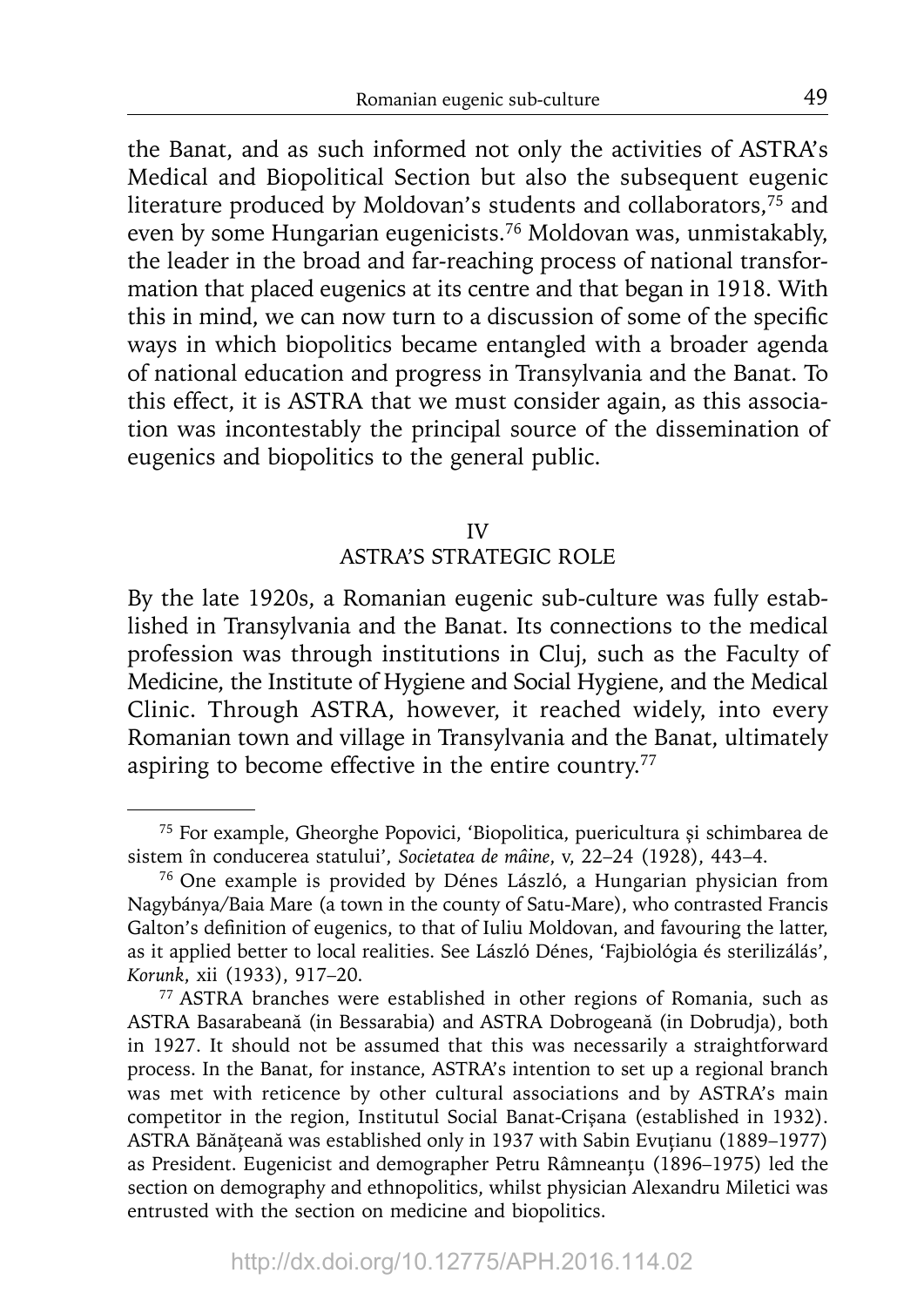Historians of interwar Romania will, no doubt, continue to write about the centralising policies of the Romanian state but, as I argue here, in order to understand the articulations of eugenic sub-cultures at the time, attention must also be paid to individuals, non-governmental organisations and various cultural associations. In Transylvania and the Banat it was ASTRA that provided the institutional network essential to the successful interaction between cultural and political elites, and the majority of the population.<sup>78</sup>

In 1932, Moldovan became ASTRA's President. From that moment onwards the eugenic sub-culture in Transylvania and the Banat became one of ASTRA's main projects, regarded as a source of regenerative nationalism and scientific progress, and aimed at ensuring Romanian dominance in these regions. Illustrating this growing emphasis on eugenics, in 1934, the Medical and Biopolitical Section was renamed Eugenics and Biopolitical Section with Moldovan as President and eugenicist Iordache Făcăoaru (1897–1984), one of his disciples, as Secretary.79 As Maria Bucur aptly suggested, Romanian eugenicists turned ASTRA "into the largest nongovernmental Romanian organisation with a coherent eugenic program."80 With branches across Maramureș, Transylvania, Crișana and the Banat, ASTRA's true affinity, and the focus of the eugenic sub-culture it cultivated, was with the peasantry. Like other Romanian eugenicists, Moldovan valued the peasantry as the nation's embodiment of racial fertility strength.81 To augment the peasants' sense of eugenic responsibility was difficult, however. Romanian rural communities during the interwar period, for all the intellectual debates in journals and newspapers, and books written

80 Bucur, *Eugenics and Modernization*, 23.

<sup>81</sup> See the work of another prominent Romanian eugenicist, Gheorghe Banu (1889–1957), who published extensively on the "health of the Romanian people".

<sup>78</sup> For a historical overview, see Pamfi l Matei, *Asociaţiunea Transilvană pentru Literatura Română şi Cultura Poporului Român (ASTRA) şi rolul ei în cultura naţională (1861–1950)* (Cluj, 1986). ASTRA is an exemplary case, similar perhaps only to the Transylvanian Saxon associations, it terms of its commitment to eugenics and biopolitics. For a discussion of ASTRA in relation to the German (Verein für Siebenbürgische Landeskunde) and Hungarian (Erdélyi Múzeum Egyesület) cultural organisations in Transylvania before 1918, see Borbála Zsuzsanna Török, *Exploring Transylvania: Geographies of Knowledge and Entangled Histories in a Multiethnic Province, 1790–1918* (Leiden, 2016).

<sup>79</sup> It would change the name again in 1943 to Biopolitical Section (Secţia biopolitică), with Moldovan as President. See Turda, 'Romania', 298.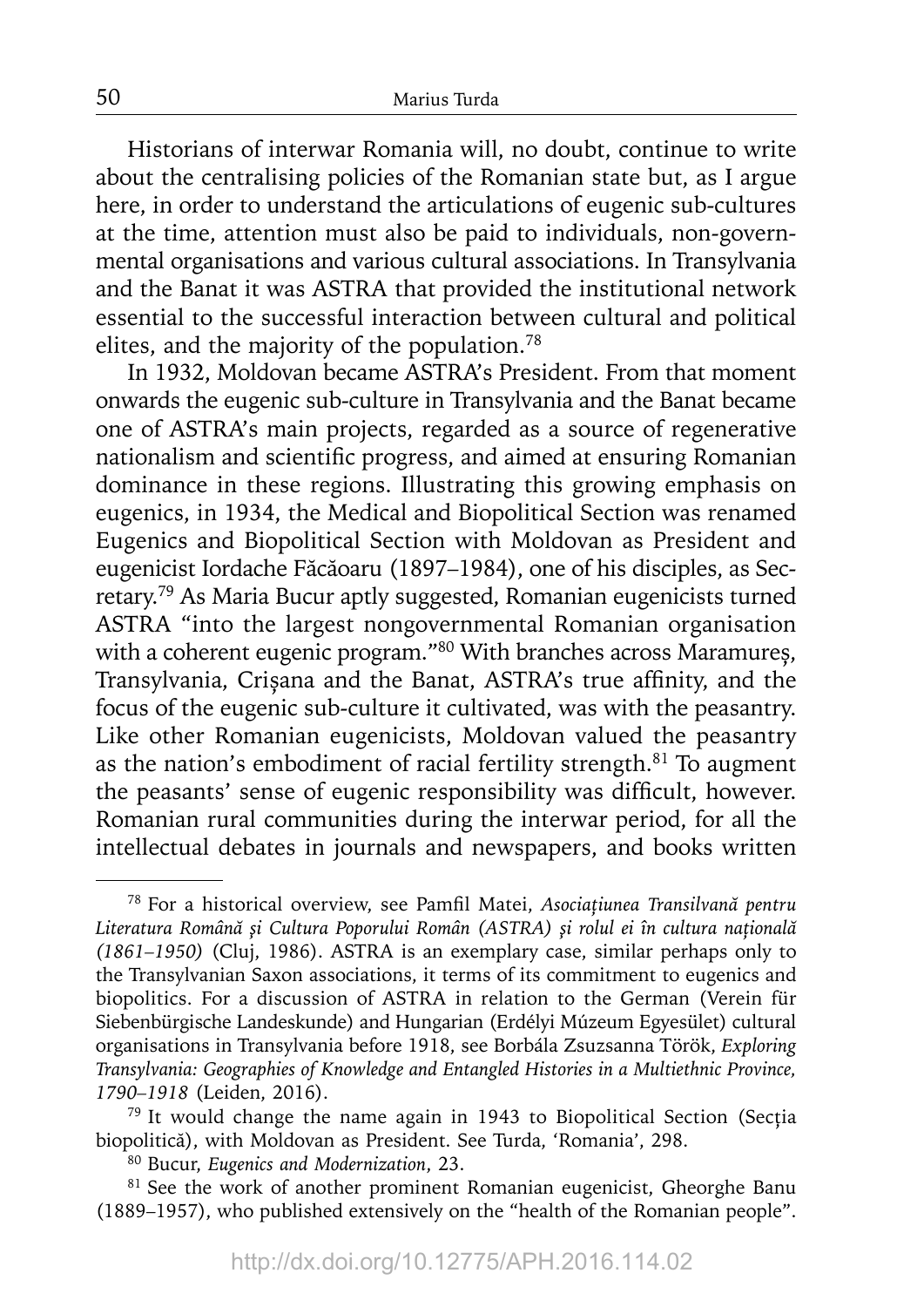about them, remained heavily conservative, suspicious of all external influences, and overwhelmingly homogenous, both ethnically and religiously. It took time to embrace ASTRA's eugenic pastoralism, but eventually, and with the help of the presidents of the local branches, <sup>82</sup> Moldovan succeeded in promoting its own version of national betterment, at every village and communal level across Transylvania and the Banat.83 Between June 1930 and June 1931, for example, the Eugenics and Biopolitical Section organised over 150 conferences in villages across Transylvania, 84 but in 1935 alone, it organised 315 conferences, including the showing of 72 films.<sup>85</sup> The implication was that the theories of eugenics and biopolitics needed to be enacted and demonstrated in order to convince the population of their importance.

Furthermore, new regional journals, such as *Progres și Cultură* (Progress and Culture), established in 1933 by a group of Romanian intellectuals in the predominantly Hungarian town of Târgu Mureș (Marosvásárhely) testify to the growing acceptance of eugenics outside the main university centres such as Cluj and Timişoara. In 1934, none other than the future historian of Transylvania, Vasile Netea (1912–89) penned an article entitled 'Eugenia şi problemele ei' (Eugenics and Its Concerns), in which he re-affirmed the biopolitical importance of the nation and family for his country's social and biological improvement. "Through eugenic measures – Netea argued – we can strengthen and authenticate the nation's biological and intellectual values, enhancing their creative and defiance power". $86$ 

<sup>&</sup>lt;sup>82</sup> Two such presidents are worth mentioning: one from Maramureș, physician Vasile Ilea (1891–1969), Director of the Psychiatric Hospital in Sighet and Prefect of Maramureș county (1932–3); and the other from Mureș, physician Eugen Virgil Nicoară (1893–1985), Director of the Hospital in Reghin and Prefect of Mureș county (1938).

<sup>83</sup> For example, in 1931 ASTRA established a 'peasant school' in Sighet (the capital of Maramureș county), the first of its kind in Romania, where adult peasants were taught diverse subjects, including history, geography, hygiene and physical education. See Vasile Ilea, 'Prima şcoală ţărănească din România Mare', *Transilvania*, lxxiii (1942), 851–63.

<sup>84 &#</sup>x27;Darea de seamă despre activitatea Secţiei medicale și biopolitice a "Astrei", dela 30 iunie 1930 – 30 iunie 1931', *Transilvania*, lxii (1931), 36–7.

<sup>85</sup> Gheorghe Preda, *Activitatea 'ASTREI' în 25 ani de la Unire, 1918–1943* (Sibiu, 1944), 122. See also Turda, 'Romania', 276.

<sup>86</sup> Vasile Netea, 'Eugenia şi problemele ei', *Progres şi cultură*, ii, 4 (1 April 1934), 23.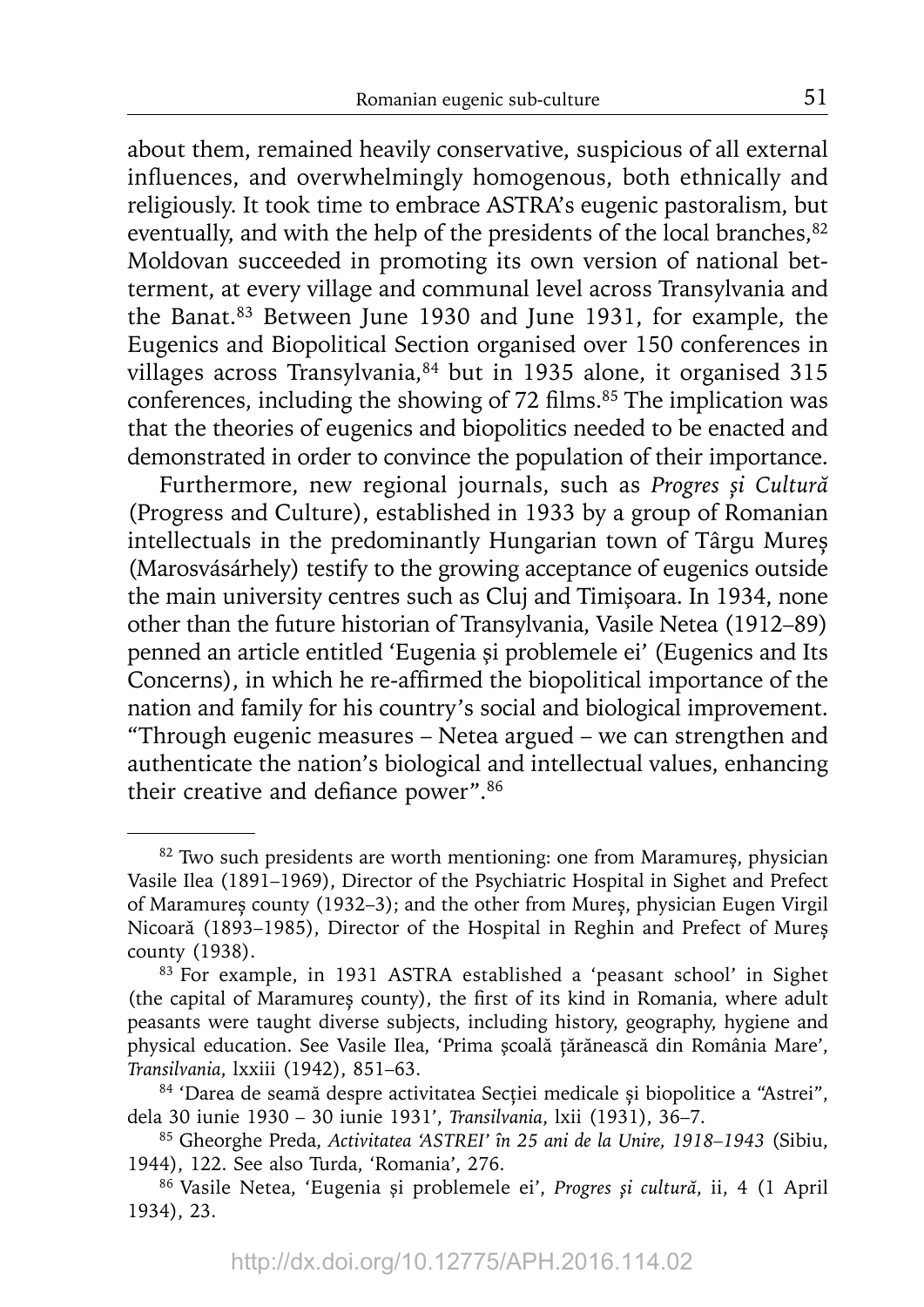From the position of his authority as ASTRA's President, Moldovan reiterated his commitment to eugenics and biopolitics at all general meetings, held every year across cities and towns across Transylvania. At one held in Satu-Mare in 1935, for instance, he declared: "the biopolitical conception of life should become the compass of our thinking and action. It places the man not the environment, the family not the individual, the nation not the society at the centre of our preoccupations".87 It was, however, in his opening speech to ASTRA's general meeting, held in Timişoara in 1937, that Moldovan detailed the full scope of his biopolitical vision. Within a generalized decline in the quality and quantity of population, there was a pressing need, Moldovan asserted, for a re-evaluation of the physical fitness of the Romanian nation, or lack of it. Not enough, Moldovan believed, was done to cultivate "our interest for our ethnic heritage and ethnic purpose"88 in Transylvania and the Banat. Tellingly, he invoked here the prominent Romanian nationalist (and an eugenicist *avant la lettre*) Aurel C. Popovici (1863-1917), who under the influence of racial thinking and Social Darwinism viewed the nation as a community held together by ties of blood with its own peculiar character and destiny.<sup>89</sup>

It was not only an educational campaign that was needed to awaken the population's interest in their own ethnic history but organised practical research. The following research centres were outlined: a "centre for the study of our ethnic history, which to elucidate our origins" and, equally important, "the internal and external factors which determine our quantitative and qualitative development"; then, a "centre for archaeological research" and one for "anthropological research into the racial structure of our nation"; followed by a "centre for ethno-biological research" and a "centre for ethno-geographical research". Next, it was a "centre for bio-sociology", together with a "centre for ethnography and popular art" and "a centre for juridical customs, originating in our ancestors' wisdom but needed to guide social and economic life according to ethnic laws".

<sup>87</sup> Quoted in Preda, *Activitatea 'ASTREI'*, 30.

<sup>88</sup> Iuliu Moldovan, 'Cuvânt de deschidere a Adunării Generale a "Astrei" din Timişoara', *Transilvania*, lxviii (1937), 368.

<sup>89</sup> I have discussed Popovici's nationalist Darwinism in Marius Turda, *The Idea of National Superiority in Central Europe, 1880–1918* (New York, 2004).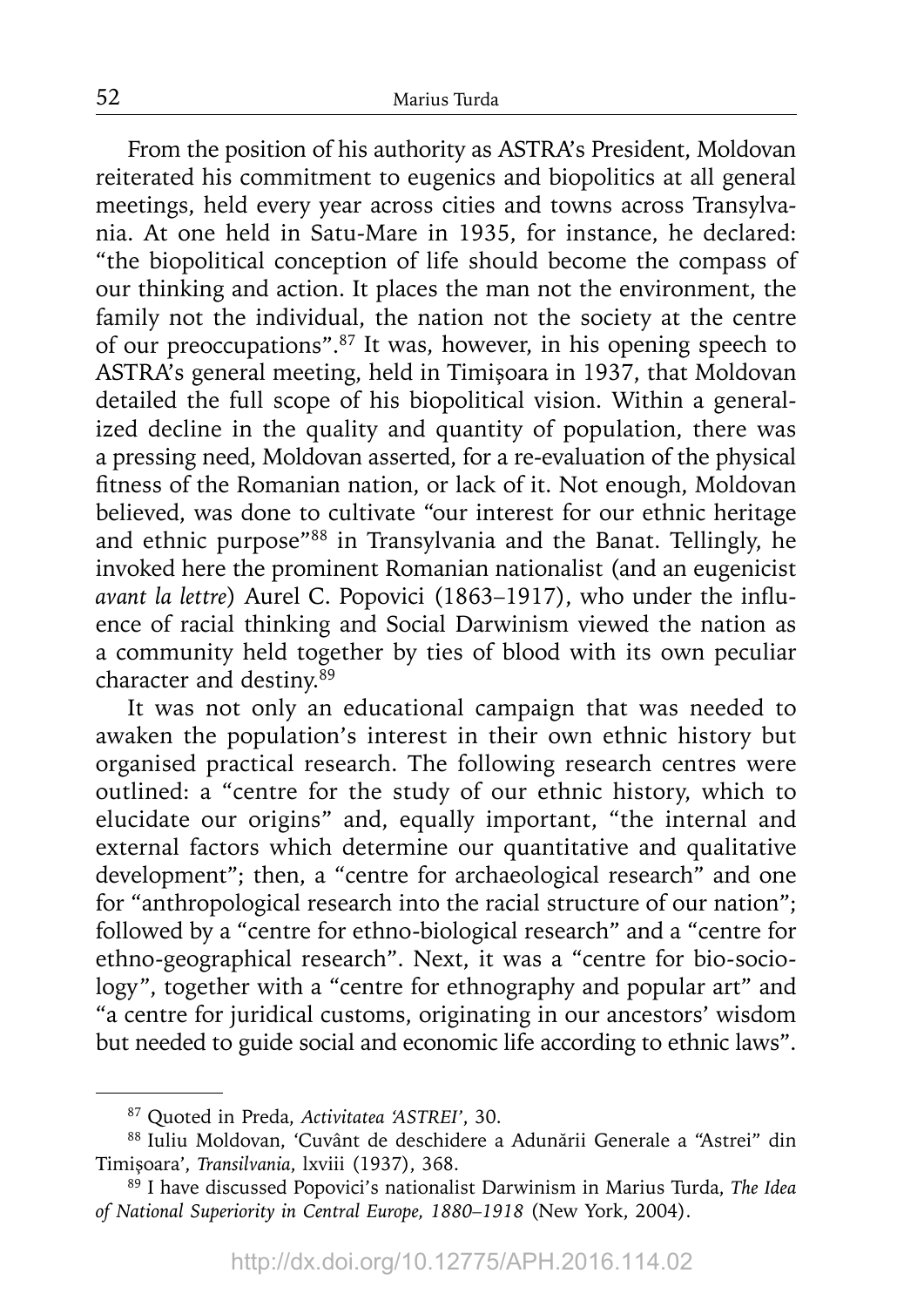Furthermore, Moldovan proposed a "centre for Romanian ethics and philosophy, to study the social order and the conception of life specific to our people" and a "centre for ethno-psychology, to study Romanian soul". Returning to more palpable aspects of research, he suggested a "centre of ethnopathology, to study the health problems affecting the nation" and an "institute of demography". All of this research into the social, racial, medical, cultural, and religious aspects of the Romanian nation was to be brought together into a "large institute of ethno-eugenics and biopolitics" whose crucial role was to centralise research and then produce the "knowledge of our ethnic realities" needed for state politics.<sup>90</sup> Equally ambitious was Moldovan's suggestion that, once formed in each university centre in Romania, these institutes of research would then join forces to establish a faculty of biopolitics, where students and teachers alike could receive proper eugenic training, so that they could pass it on further down along the education system, into primary and secondary school.<sup>91</sup>

As he was in Timişoara, Moldovan also underlined the Banat's remarkable "ethnic heritage", and encouraged the local elites to join their forces in "making this region the proud example of our Romanian improvement."92 This was as much an endorsement of the ASTRA's local branch in the Banat, ASTRA Bănăţeană, which was established earlier that year, and a confirmation that Moldovan's conception of national eugenics and biopolitics was by then assimilated by regional institutions and organisations. ASTRA Bănăteană, for instance, had one section on Demography and Ethnopolitics and one on Medicine and Biopolitics, each with a president, vice-president and a secretary. The latter section, for instance, had 18 founding members, but it considered as 'corresponding members' all physicians active in the Banat, both in rural and urban hospitals and clinics. Not surprisingly then that one of the main goals was "to create among the [Romanian] families in the Banat a new mentality, based on eugenics and biopolitics."93

As these and other examples suggest, by mid-1930s, eugenics and biopolitics emerged as true measures of the ASTRA's programme

<sup>90</sup> Moldovan, 'Cuvânt de deschidere', 368–9.

<sup>91</sup>*Ibidem*, 340.

<sup>92</sup>*Ibidem*, 372.

<sup>93 &#</sup>x27;ASTRA Bănăţeană', *Luceafărul*, iii (1937) [special issue dedicated to the Regional ASTRA Bănăţeană], 123–4.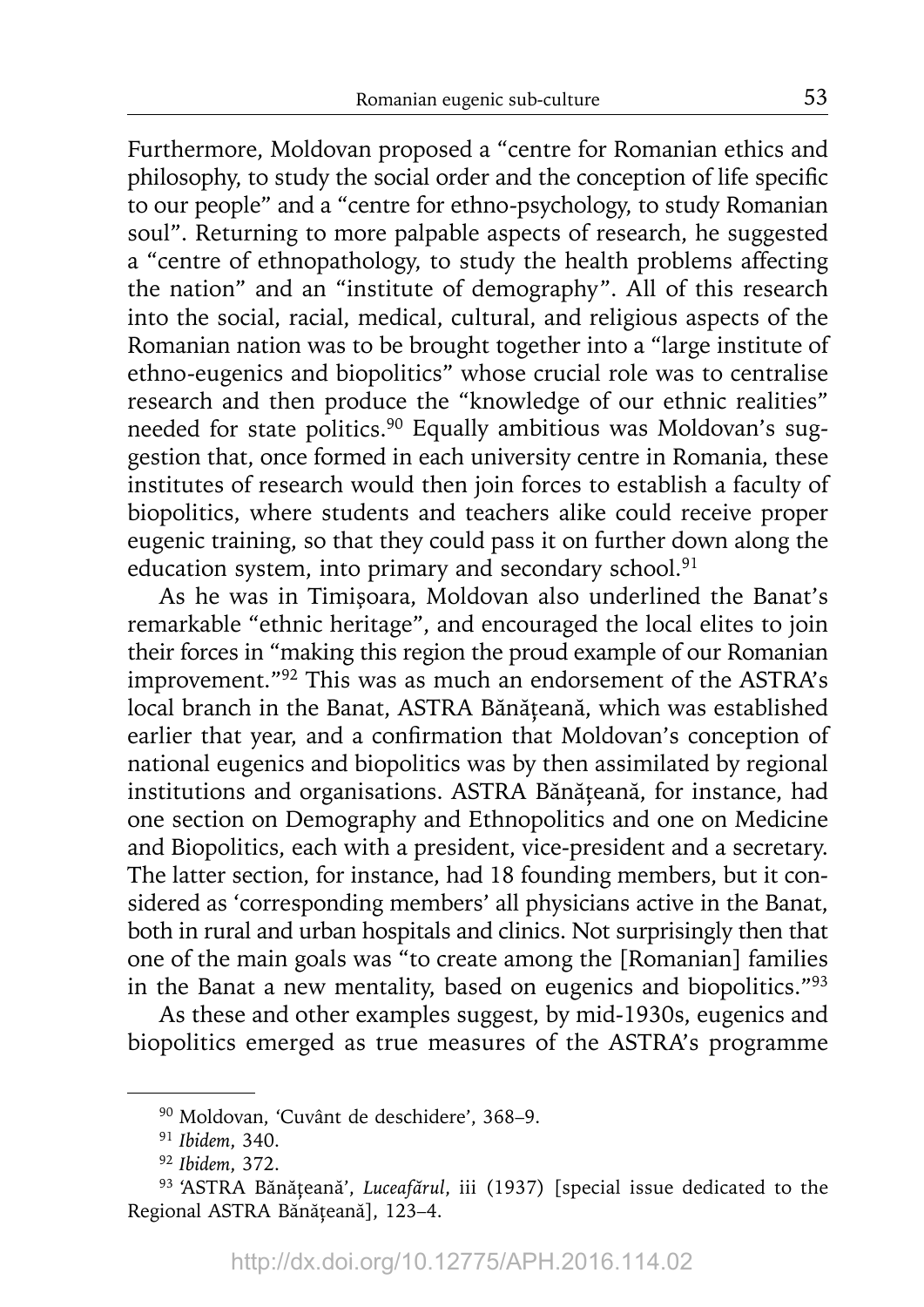for national renewal in Transylvania and the Banat. On one level, this was certainly due to Moldovan's persuasive personality, his institutional skills and the intellectual consistency of his argument. That other prominent members of ASTRA and recognised public intellectuals such as Iuliu Haţieganu also promoted similar ideas, particularly in the field of physical education and youth sport, contributed significantly to the wide dissemination of eugenic ideals of health, physical fitness and improvement. On another level, much of this success can be attributed to Romanian eugenic subculture in Transylvania and the Banat being situated at the intersection of various priorities related to the creation of a healthy and numerous Romanian nation during the interwar period. As such, the self-propelled biopolitical responsibility for current and future generations of Romanians that this sub-culture typified was, ultimately, the perfect expression of nation-building agenda whose aim was to use the regional context as a template for a country-wide political transformation.

### V

# **CONCLUSIONS**

By early 1940, biopolitics, both as concept and ideology, had come to represent in Romania the dominant synthesis of eugenic reflections about the social, cultural and biological improvement of the nation.<sup>94</sup> To be sure, the outbreak of the Second World War in 1939 and the territorial losses in the following year<sup>95</sup> contributed significantly to this transformation. In this context, Moldovan's ideas of biopolitics dovetailed into broader nationalist tendencies of the new regime, instituted after King Carol II's abdication in September 1940. The new Romanian national politics was predicated upon totalizing sociocultural responses to a number of perceived biological problems allegedly threatening the ethnic fabric of the Romanian national

<sup>&</sup>lt;sup>94</sup> I discussed the development of eugenics and biopolitics in early 1940s elsewhere. See Marius Turda, 'Controlling the National Body: Ideas of Racial Purification in Romania, 1918–1944', in Christian Promitzer, Sevasti Trubeta, and Marius Turda (eds.), *Health, Hygiene and Eugenics in Southeastern Europe to 1945* (Budapest, 2011), 325–50.

<sup>&</sup>lt;sup>95</sup> In 1940, Romania lost Northern Bukovina, Bessarabia, Northern Transylvania and southern Dobrudja to the Soviet Union, Hungary and Bulgaria, respectively.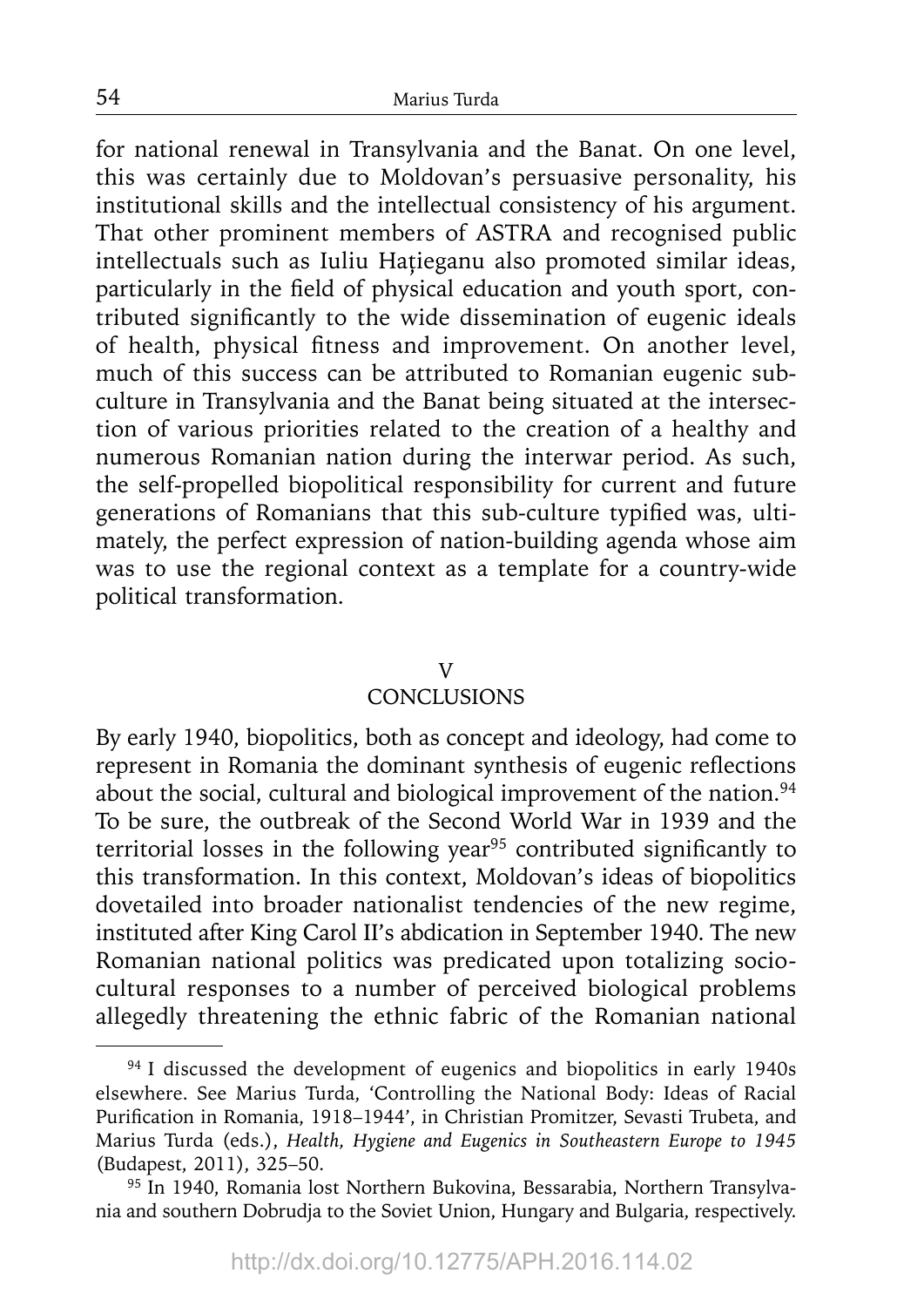community.96 Not surprisingly, then, in August 1940 Romania's Minister of Justice, Ioan V. Gruia (1895–1952), declared on the occasion of the introduction of new anti-Semitic racial laws in Romania: "We consider Romanian blood as a fundamental element in the founding of the Nation."97 In 1941, Mihai Antonescu (1904–46), Deputy Prime Minister and Minister of Foreign Affairs, also confirmed the biological foundation of a new Romanian state, subscribing to the biopolitical axiom shared by Romanian eugenicists: "The individual is nothing; the nation is everything". Romania had finally become a functional biological state, the guardian of the biological qualities of the nation,<sup>98</sup> which was to be fortified not merely under the banner of a cultural and political ideology, but through a new synthesis of biological and eugenic morality.

Within debates over the political culture of wartime Romania (and of course its contribution to the Holocaust), an investigation of Romania's distinct regional eugenic movements provokes us to rethink historiographic traditions applied to East Central Europe more generally, and to Romania in particular. Of these two are most persistent: the dominant role of the nation-state, as a force in shaping cultural and historical identities; and the subordinate role of ethnic minorities and regions in this process. What I proposed here was a revision of these historiographic traditions, and of some of the assumptions underpinning them.

To some extent, the importance of the Romanian eugenic subculture in Transylvania and the Banat during the interwar period derived from ASTRA's capacity to elaborate a Romanian collective identity in need of eugenic protection and biopolitical improvement.<sup>99</sup>

<sup>96</sup> See also Vladimir Solonari, *Purifying the Nation: Population Exchange and Ethnic Cleansing in Nazi-Allied Romania* (Washington, 2010).

<sup>97</sup> Ioan V. Gruia, 'Expunere de motive la decretul lege nr. 2650/1940 privitor la reglementarea situației juridice a evreilor din România', Monitorul Official, 183 (9 Aug. 1940), 1. See also Marius Turda, 'Controlling the National Body: Ideas of Racial Purification in Romania, 1918–1944', in Christian Promitzer, Sevasti Trubeta and Marius Turda (eds.), *Health, Hygiene and Eugenics in Southeastern Europe to 1945* (Budapest, 2011), 325–50.

<sup>98</sup> Mihai A. Antonescu, 'Principiile nouei reforme a Statului Român', *Societatea de mâine*, xviii (1941), 85–6.

<sup>&</sup>lt;sup>99</sup> It is also important to consider the limitations of this category and of the conceptual questions raised by its use, and here I should like to thank the participants to the international conference 'Identities In-Between: East-Central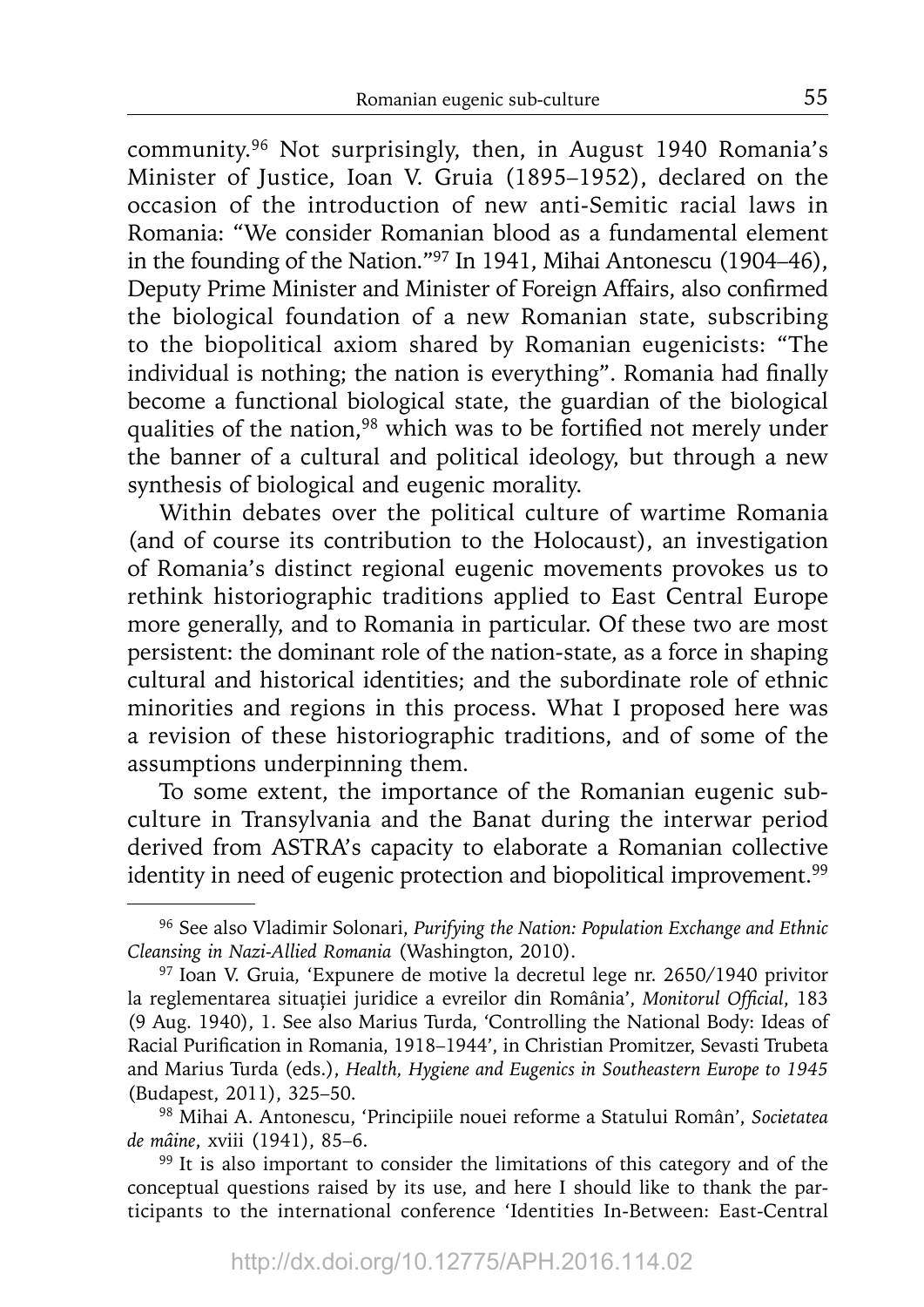As documented here, this eugenic sub-culture existed and functioned almost exclusively within ASTRA's ambitious and wide-ranging nationbuilding agenda.<sup>100</sup> As reconstruction plans took shape during the early 1940s, including the transfer of populations between Romania and her neighbouring countries, alongside the military expansion in the East, eugenic definitions of national identity and the desirability of population control gained ascendancy. Some elements of the interwar eugenic sub-culture survived in the Banat during the war period,<sup>101</sup> but its main proponents now eagerly embraced the idea of the homogeneous ethnic state.<sup>102</sup>

The final transformation of Romanian eugenic subculture into the official national culture occurred in 1943 with the creation of Commission for the Promotion and Protection of the Biological Capital of the Nation in Bucharest, with Moldovan as President. It seemed that Moldovan's long lasting goal to create a eugenic and biopolitical institute in Romania was finally within reach. Indeed, the Commission discussed the creation of an Institute of Ethno-Racial Biology (Institut de Biologie Etnorasială), composed of five sections: human genetics; bioanthropology; biopolitics and euthenics; and, finally, an office dealing with ethnic talents. These five sections, in turn, were divided into over twenty sub-sections, including heredo-pathology, serology, biotypology, demography, negative eugenics, migration and so on. As a reflection of the new political realities, the Commission proposed that the institute bears the name of Marshal Ion Antonescu.

Europe, c. 1900-present', held at Wolfson College Oxford between 12–13 September 2016, for their comments on an earlier formulation of this topic.

<sup>100</sup> It is impossible, of course, to ignore the anti-centralist aspects of ASTRA's biopolitical ideology. Whilst identifying the need for biological rejuvenation as a prerequisite for the entire Romanian nation, ASTRA's leaders such as I. Moldovan, Gh. Preda, I. Haţieganu, and others also emphasised the regional individuality and importance of Transylvania and the Banat within Romania. These individuals shared a common belief in the inherent value of the Romanian element in these provinces, and often opposed the political culture of Bucharest. Whilst it is worth noting that the regional issue, the so-called 'Transylvanian Question' possessed enormous mobilising power for Romanian and Hungarian national politics, I do not deal with it here. For a recent discussion see Holly Case, *Between States.*  The Transylvanian Question and the European Idea during World War II (Stanford, 2009).

<sup>101</sup> E. Pocrean, 'Metode de eugenie, aplicabile în Banat', *Revista Institutului Social Banat-Crişana*, xi (1943), 13–42.

<sup>102</sup> Iuliu Moldovan, *Statul etnic* (Sibiu, 1943).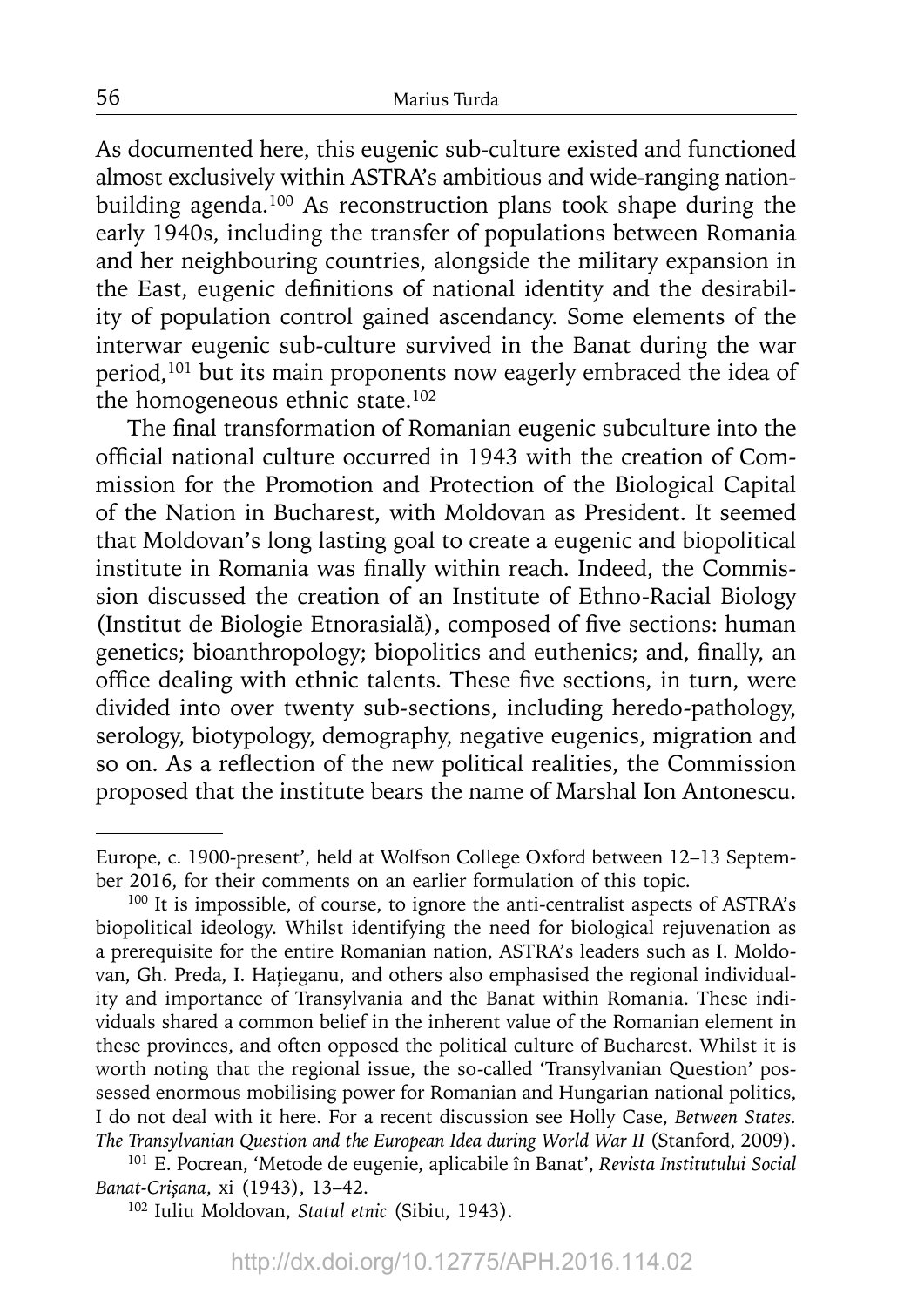More importantly, for our discussion here, the proposed institute was described as the pinnacle of more than twenty years of eugenic and biopolitical work in Romania, initiated in Cluj by Iuliu Moldovan and his disciples. To this effect, in January 1944, the Commission proposed a Law for the Protection of the Family (Decret Lege pentru ocrotirea familiei), which officialised Moldovan's main eugenic belief: "the family as the life foundation of the Romanian nation and state". The Law required prenuptial medical certification, and the introduction of additional eugenic measures to protect the family, as well the introduction of compulsory sterilisation for those with mental and physical hereditary diseases.<sup>103</sup>

The end of the war and the political changes that followed prevented both the Institute of Ethno-Racial Biology and the Law for the Protection of the Family from becoming reality. Yet this did not terminate the flow of ideas of national betterment that Moldovan and other Transylvanian Romanian eugenicists advocated since the 1920s. During the communist period eugenic and biopolitical ideas began to coalesce again, and ultimately materialised in a particular form of national politics, whose causes and origins we can now understand better, but whose impact and significance for twentieth century Romania remains to be determined.

### SELECTED BIBLIOGRAPHY

- Bokor Zsuzsa, *Testtörténetek. A nemzet és a nemi betegségek medikalizálása a két világháború közötti Kolozsváron* (Kolozsvár, 2013).
- Bucur Maria, *Eugenics and Modernization in Interwar Romania* (Pittsburgh, 2002).
- Georgescu Tudor, *The Eugenic Fortress: The Transylvanian Saxon Experiment in Interwar Romania* (Budapest, 2016).
- Iancu Gheorghe, *The Ruling Council: The Integration of Transylvania into Romania: 1918–1920*, trans. by Magda Wachter (Cluj, 1995).
- Livezeanu Irina, *Cultural Politics in Greater Romania: Regionalism, Nation, Building & Ethnic Struggle, 1918–1930* (Ithaca, NY, 1995).
- Matei Pamfi l, *Asociaţiunea Transilvană pentru Literatura Română şi Cultura Poporului Român (ASTRA) şi rolul ei în cultura naţională (1861–1950)* (Cluj, 1986).
- Moldovan Iuliu, *Biopolitica* (Cluj 1926).
- Moldovan Iuliu, *Igiena naţiunii: Eugenia* (Cluj, 1925).
- Moldovan Iuliu, *Statul ethnic* (Sibiu, 1943).

<sup>&</sup>lt;sup>103</sup> Arhivele Naționale ale Romaniei [The National Archives of Romania] Bucharest, Fond Nicolae Caranfil, no. fond. 765.